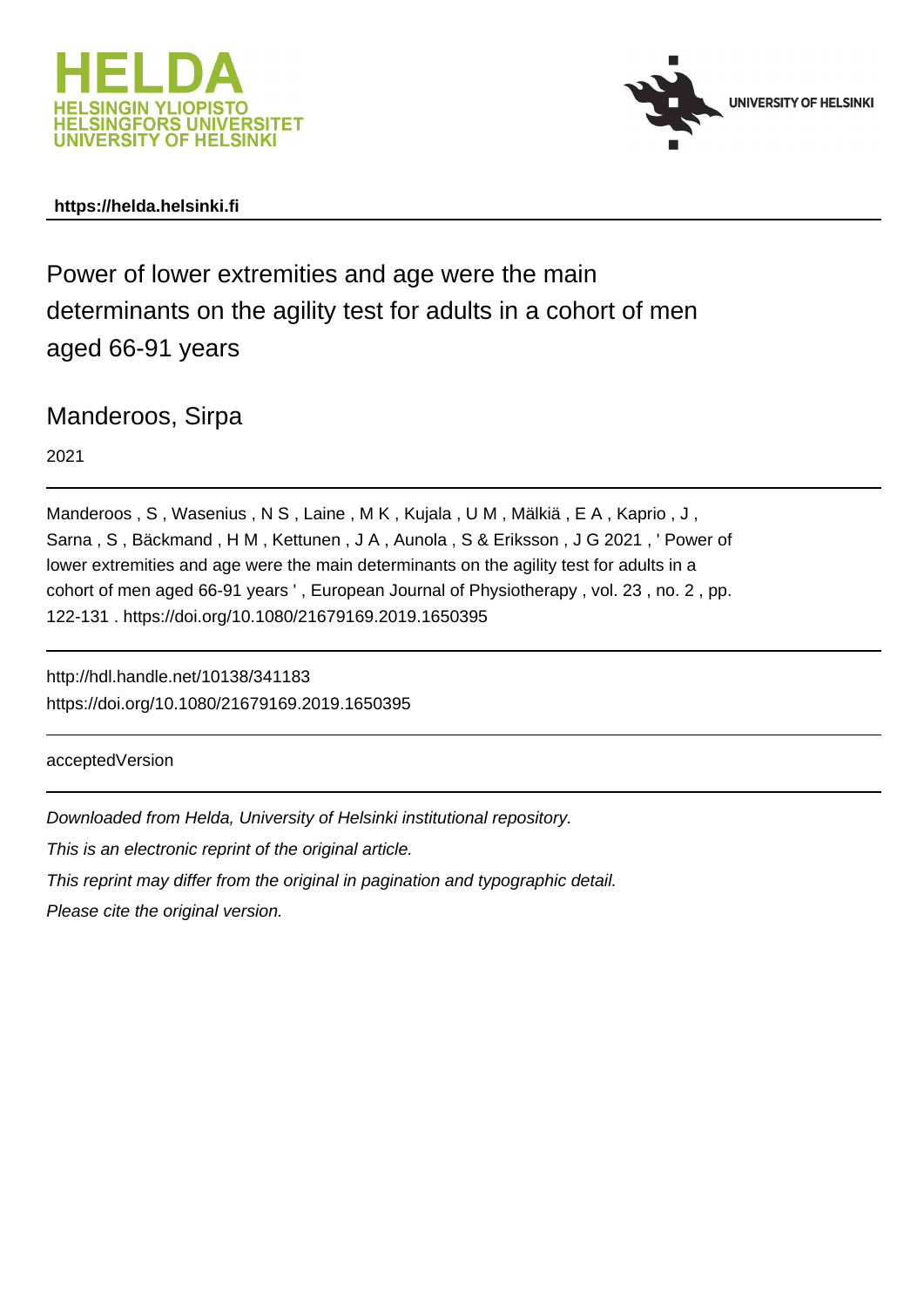# **Power of lower extremities and age were the main determinants on the Agility Test for Adults in a cohort of men aged 66**-**91 years**

Sirpa Manderoos<sup>a,b,c</sup>, Niko S. Wasenius<sup>a,c</sup>, Merja K. Laine<sup>a,d</sup>, Urho M. Kujala<sup>e</sup>, Esko A. Mälkiä<sup>e</sup>, Jaakko Kaprio<sup>f,g</sup>, Seppo Sarna<sup>f</sup>, Heli M. Bäckmand<sup>h</sup>, Jyrki A. Kettunen<sup>i</sup>, Sirkka Aunola<sup>j</sup> and Johan G. Eriksson<sup>a,c</sup>

<sup>a</sup>Department of General Practice and Primary Health Care, University of Helsinki and Helsinki University Hospital, Helsinki, Finland; <sup>b</sup>Department of Public Health Solutions, The National Institute for Health and Welfare, Turku, Finland; <sup>c</sup>Folkhälsan Research Center, Helsinki, Finland; <sup>d</sup>Vantaa Health Center, Vantaa, Finland; <sup>e</sup>Faculty of Sport and Health Sciences, University of Jyväskylä, Jyväskylä, Finland; <sup>f</sup>Department of Public Health, University of Helsinki, Helsinki, Finland; <sup>g</sup>Institute of Molecular Medicine FIMM, University of Helsinki, Helsinki, Finland; <sup>h</sup>Joint Authority Administration, The Hospital District of Helsinki and Uusimaa, Helsinki, Finland; <sup>i</sup>Arcada University of Applied Sciences, Helsinki, Finland; <sup>j</sup>Department of Welfare, The National Institute for Health and Welfare, Turku, Finland

CONTACT Sirpa Manderoos, sirpa.manderoos@thl.fi, Department of Public Health Solutions, The National Institute for Health and Welfare, Rykmentintie 15, RAK 20, FI–20810 Turku, Finland

#### **ABSTRACT**

**Study Design:** Cross-sectional study.

**Objective:** To evaluate the relationship between agility and personal factors, muscle strength and power, mobility, self-reported balance and physical activity among older men.

**Methods:** Agility was measured by using the Agility Test for Adults (ATA). We studied 100 Finnish male former elite athletes (endurance  $n = 50$ ; power  $n = 50$ ) and 50 matched controls aged 66 to 91 years (mean age 75.5 years). The associations between agility and other variables were similar between three groups; thus, multiple linear regression analyses were done by using the pooled data of the participants.

**Results:** On the basis of multiple linear regression analyses, combination of age  $(p = .02)$ , selfreported Activities-specific Balance Confidence scale (ABC scale), jumping height ( $p = .001$ ) and self-rated health explained 26% of the variance in execution time of ATA ( $\mathbb{R}^2 = 0.26$ ; p = .000002) among elderly men.

**Conclusion:** Power of lower extremities and age were the main determinants of the results of ATA in a cohort of men aged 66*-*91 years. From a clinical point of view, power of lower extremities measured by test demanding explosive power plays an important role to maintain or enhance capacity of agility.

**KEYWORDS:** Ageing; countermovement jump; feasibility; motor skills; physical functioning

### **Introduction**

Relationships between balance, mobility, muscle strength/power of lower extremities, or physical activity have been studied in older people [1-4] while there is a little research on the relationship between agility and those factors among older adults [5]. The evaluation of agility would be useful because it could help trainees to identify at risk individuals who show decline in these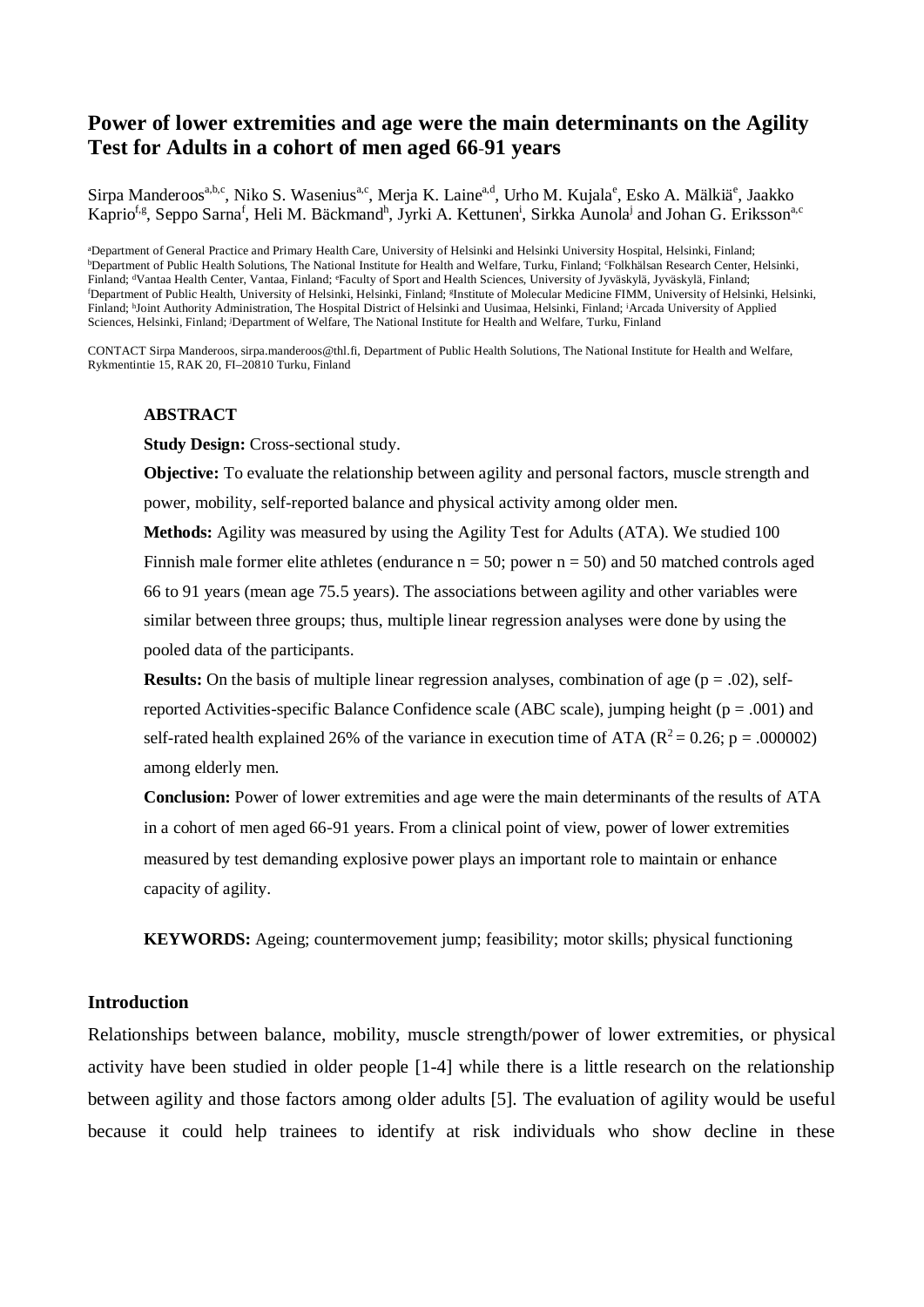neuromuscular functions and would help them to develop exercise programs improving or maintaining the capacity of agility among elderly.

The physical capacity represents physical functioning that is needed to perform independently and safely activities of daily living. The ageing process tends to impair physical capacity as agility, balance, muscle strength and power, and causes difficulties in daily activities and physical functioning of older adults [3, 6-8]. The capacity of agility has been described as a versatile skill consisting of a variety of body functions including power, balance and cognitive functions [9-11]. Based on data from previous cross-sectional studies, weak relationships have been reported between agility and power of lower extremities in young physically active people because cognitive functions appear to have a stronger influence on agility than muscle power qualities [10, 12, 13]. Furthermore, one previous study has shown that balance and coordination would be the physical key qualities that are most strongly associated with agility [14]. These findings are in line with conclusions drawn by Liefeith et al. [15] suggesting that the capacity of agility requires the dynamic integration of balance, coordination, decision making, and dexterity, contraction of a muscle, mobility, perceptual awareness and speed depending on a physical task.

The relationships between agility, balance and power of lower extremities have been reported among young athletes, but limited information is available on explanatory factors determining agility in older persons after their athletic career. Therefore, we aimed to study the relationship between Agility Test for Adults (ATA) and a wide selection of known and potential determinants: personal factors, body mass index (BMI), jumping height, hand grip strength, static balance, walking speed, chair stand, self-reported Activities-specific Balance Confidence scale (ABC scale) [16] and self-reported leisure time physical activity (LTPA) among elderly men. In addition, participant group allowed evaluating the feasibility of ATA for people over sixty years old having high mean age and still with a large age variation. Based on previous cross-sectional studies conducted in untrained adults [17] and in young athletes [14, 18], it was hypothesized that the explosive power of lower extremities would be related to agility among former elite athletes and their controls. However, age may have a diminished influence on the capacity of agility because one previous study has reported decline of agility already beyond the age of 40 [19].

# **Materials and methods**

#### *Participants*

Detailed descriptions of the participants and the criteria for inclusion and exclusion have been previously reported [20, 21]. Briefly, a questionnaire-based study consisting of Finnish male former elite athletes ( $n = 2424$ ) and their age- and area-matched healthy controls ( $n = 1712$ ) was initiated in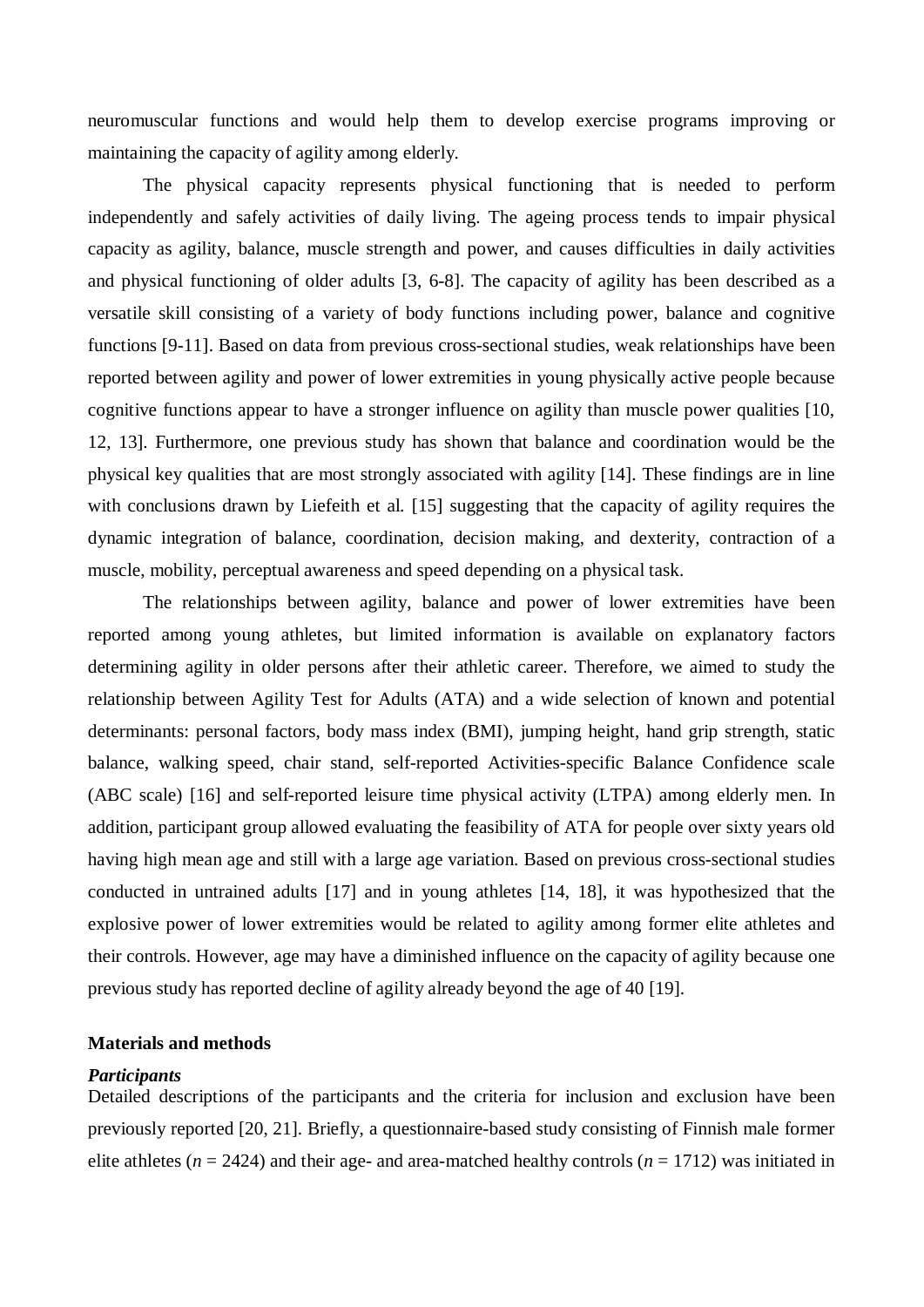the year 1985. Participants were mailed identical questionnaires in 1995 and 2001. In 2008, all surviving cohort members ( $n = 1183$ ) who had answered at least one of the previous questionnaires, were recruited to the Health Study 2008. Of them, 599 (50.6%) agreed to participate. A flowchart describing the participants and non-participants of the study is presented in Figure 1.

In 2008*-*2010, clinical examinations including measurements of personal factors and physical functioning were carried out in a subgroup, which was randomly selected from the 2008 cohort of former elite athletes and controls. The subgroup included 50 endurance athletes (aged 76.2  $\pm$  5.2 years), 50 power athletes (aged 74.9  $\pm$  5.1 years) and 50 controls (aged 75.4  $\pm$  5.0 years) [21]. The selection of the study cohort was made by using the GMATCH macro [22] using age and area as matching criteria to select and form the groups. The participants were excluded from the study if they were unable to execute the measurements of physical functioning and/or to complete the questionnaires. Of the 150 participants, 14 (9.3%) were unwilling to participate in the second test session (agility, static balance and jumping height) due to personal reasons. Altogether 34 (22.7%, mean age 78.7 years) participants were not able to execute ATA by reasons of declined function of lower extremities and various neurological diseases. Detailed reasons are described in Figure 1. Data on LTPA were missing for five (3.3%) participants. Overall data from 97 (64.7%, mean age 75.7 years) participants were available for regression analysis.

The study was approved by the ethics committee of the Hospital District of Helsinki and Uusimaa. All participants were informed of the purpose, benefits and risks of the study prior to signing their written informed consent document to participate in the study.

#### *Procedure*

All participants underwent clinical examinations including assessment of acute disorders of lower extremities, cardiovascular and neurological diseases by a trained physician. In addition, information on chronic medication was obtained from national registers [23]. Two individual physical functioning test sessions were carried out between noon and 4 p.m. The first session included the following tasks: chair stand, hand grip strength and walking speed. On the second test session, participants executed ATA, static balance, and jumping height, as well as completed the ABC scale questionnaire. All participants received identical instructions on tests that were conducted barefooted in light clothes (t-shirt and shorts). At the beginning of each session, the participants performed warm-up with exercise bicycle for 3*-*5 minutes and with a standardized battery of dynamic stretches. After warm-up, an experienced physiotherapist demonstrated the test and participants were allowed to practice each test once. The same physiotherapist, who was blinded to the athletic history of the participant, carried out all measurements.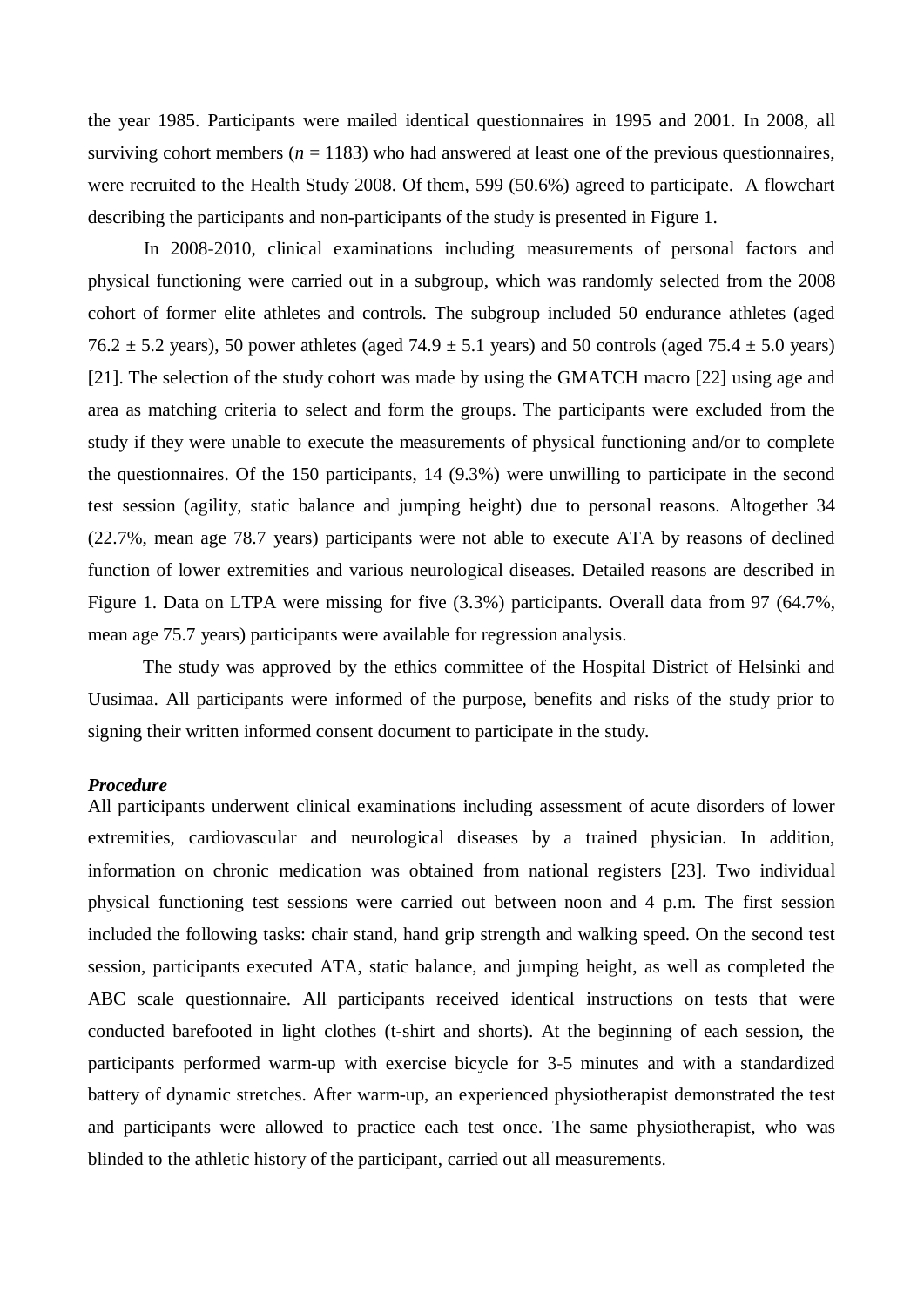

Figure 1. Flowchart of participation through the study.

 In this study, the International Classification of Functioning, Disability and Health (ICF) is used as a framework for the physical capacity and performance [24]. Physical functioning of former elite athletes and their controls encompasses measurements of body functions and structures, activities and participation on two component levels of the ICF: 1) 'body functions' describes e.g. proprioceptive function (e.g. agility), muscle power functions (e.g. countermovement jump) and weight maintenance functions (e.g. BMI), and 2) 'activities and participation' include capacity for activities (e.g. agility and chair stand); and performance for participation is evaluated by ABC scale and LTPA [25]. Figure 2 outlines measurements in the ICF domains.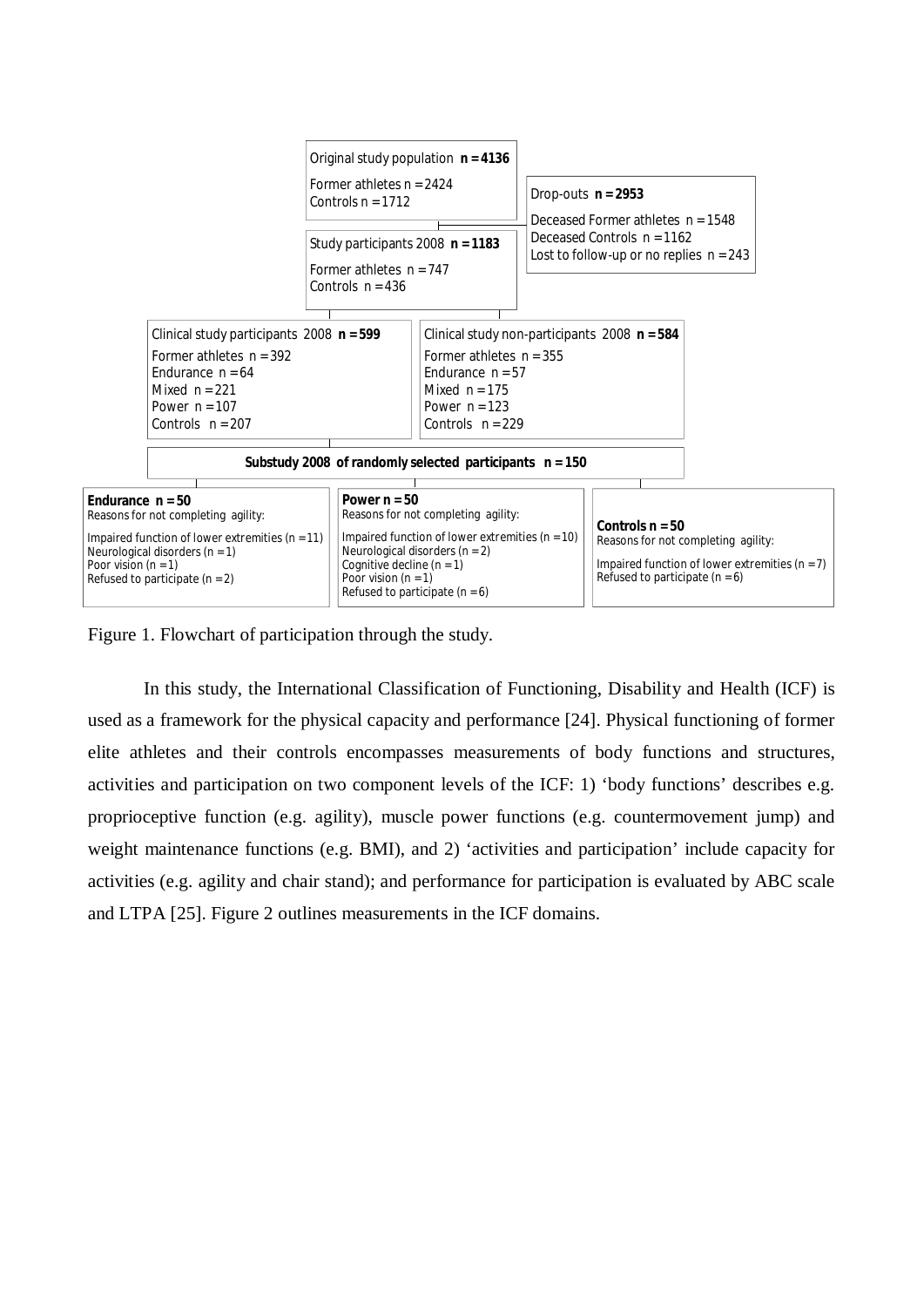

Figure 2. Health condition and measurements of physical functioning in male former elite athletes and their controls on the basis of the ICF categorization [25].

# *Personal factors*

A trained study nurse performed the physical examinations including assessment of *height* and *weight*, as well as blood sampling. Height was measured barefooted with a stadiometer using an accuracy of 0.1 centimetres. Body weight with an accuracy of 0.1 kg was determined with a digital scale (Seca Delta Model 707 patient scale, Seca, Hamburg, Germany) in light clothing and barefoot. *Waist circumference* was measured midway between the anterior superior iliac spine and lower edge of the rib cage in a relaxed standing posture. *Body fat per cent* was calculated as fat mass (kg) divided by body weight (kg) converted to percent. *Lean body mass* with an accuracy of 0.1 kg was assessed by electrical bio impedance (In Body 3.0, Biospace, Soul, South Korea). *Self-rated health (SRH) and fitness (SRF)* were evaluated by a five-point Likert Scale (very good, fairly good, average, fairly poor and poor) [26]. For the analyses, response scores 3*-*5 were unified as 'average or fairly poor' in variables SRH and SRF (no responses in score 5 and very few ones in score 4). Table 1 shows detailed personal factors of the participants. BMI was calculated as measured weight divided by height squared  $(kg/m^2)$  (Table 1).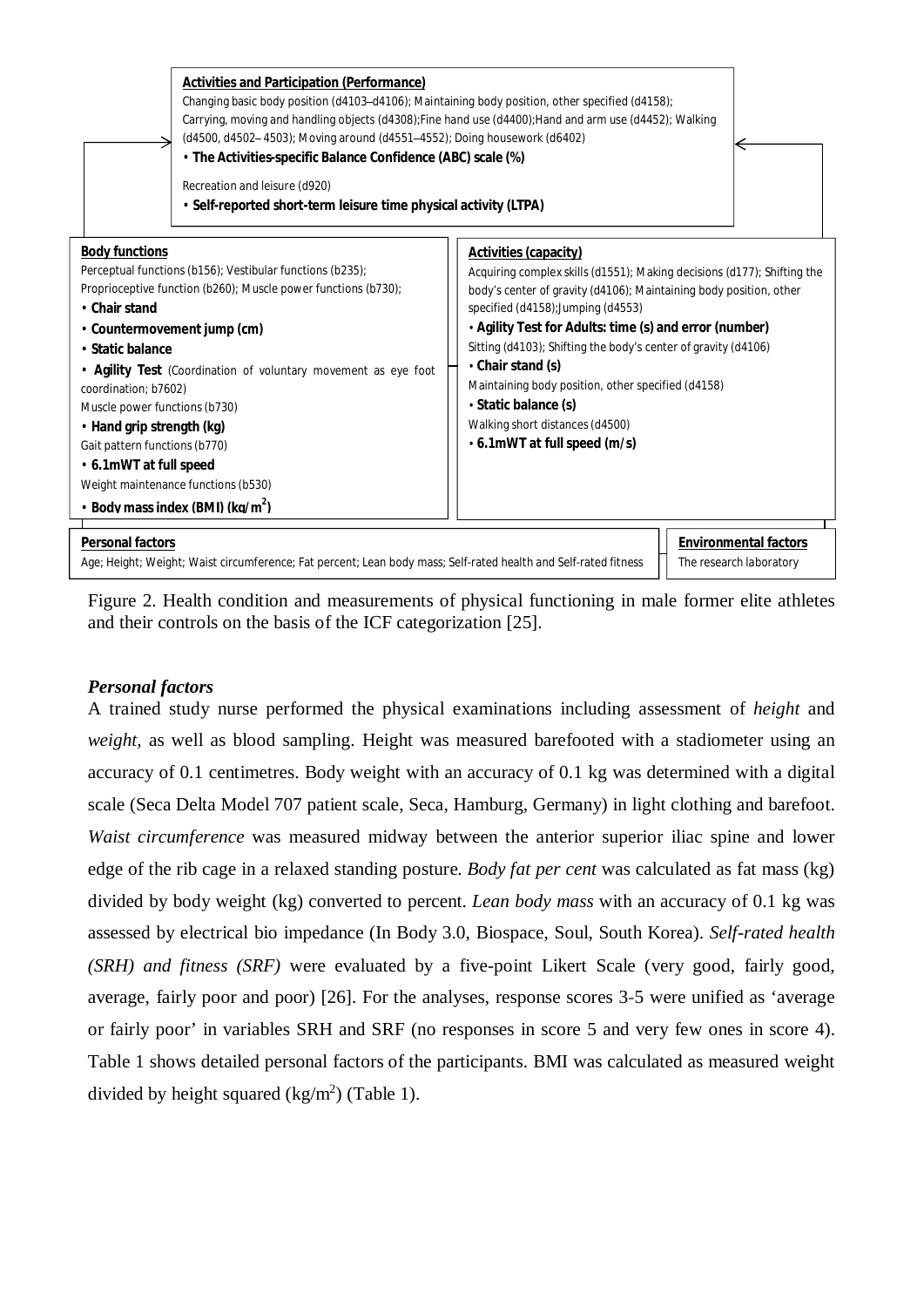### *Leisure-time physical activity*

LTPA was evaluated by a validated questionnaire that included information on average intensity, duration and frequency of physical activity [27, 28] during the previous three months (Table 1). Intensity of LTPA was asked by the following question "Is your physical activity (physical exercise) during leisure time about as tiring (intensive) on average as?  $1 =$  walking (4 metabolic equivalent [MET]), 2 = walking and jogging alternately (6 MET), 3 = jogging (10 MET), 4 = running (13 MET)". Duration of LTPA was asked by the question "What is the mean duration of your average physical exercise session?  $1 = 15$  minutes,  $2 = 15-29$  minutes,  $3 = 30-59$  minutes, 4  $= 1-2$  hours,  $5 = \frac{1}{2}$  hours". Frequency of LTPA was asked by the question "How many times per month do you participate in physical exercise?  $1 =$  < once a month,  $2 = 1-2$  times / month,  $3 = 3-5$ times / month,  $4 = 6 - 10$  times / month,  $5 = 11 - 19$  time / month,  $6 = 20$  times / month". For each of intensity category a MET value (MET value, 1 MET = 3.5 ml VO<sub>2</sub> / kg / min or 1 kcal / kg / h) [29] was determined. The volume of LTPA was expressed in MET hours (METh), which was calculated by multiplying the intensity (MET), duration and frequency.

Table 1. Mean (SD) of personal factors and BMI, percentage (%) of self-rated health and fitness, and LTPA for the participants‡ .

|                          | ndurance |        | Power    |        | Control  |        |
|--------------------------|----------|--------|----------|--------|----------|--------|
|                          | $= 50$   |        | $n = 50$ |        | $n = 50$ |        |
| Age (years)              | 76.2     | (5.2)  | 74.9     | (5.1)  | 75.4     | (5.0)  |
| Height (cm)              | 173.7    | (6.1)  | 173.5    | (9.9)  | 173.3    | (5.9)  |
| Weight (kg)              | 75.3     | (11.7) | 84.8     | (16.4) | 77.8     | (11.5) |
| Waist circumference (cm) | 94.1     | (10.2) | 99.6     | (11.9) | 97.4     | (9.7)  |
| Fat percent (%)          | 23.7     | (6.2)  | 26.6     | (5.4)  | 24.7     | (6.0)  |
| Lean body mass (kg)      | 56.8     | (5.6)  | 61.4     | (9.3)  | 58.0     | (5.3)  |
| Self-rated health (%)    |          |        |          |        |          |        |
| very good                | 12.0     |        | 8.2      |        | 4.0      |        |
| fairly good              | 60.0     |        | 51.0     |        | 46.0     |        |
| average or fairly poor   | 28.0     |        | 40.8     |        | 50.0     |        |
| Self-rated fitness (%)   |          |        |          |        |          |        |
| very good                | 18.0     |        | 8.3      |        | 6.0      |        |
| fairly good              | 48.0     |        | 52.1     |        | 50.0     |        |
| average or fairly poor   | 34.0     |        | 39.6     |        | 44.0     |        |
| BMI ( $kg/m2$ )          | 24.9     | (3.5)  | 28.0     | (3.7)  | 25.9     | (3.4)  |
| LTPA volume (METh/week)  | 43.2     | (34.5) | 26.1     | (23.9) | 18.9     | (15.1) |

‡BMI: body mass index; LTPA: leisure-time physical activity; METh/week: metabolic equivalent hour per week.

# *Agility*

The ATA has been developed to evaluate the capacity of agility comprehensively. ATA and its testretest reliability have been reported in detail previously [9]. Our study described ATA performance as side-stepping movements including multi-choice cognitive tasks. Initially, the participant stood barefoot behind the starting line. After getting permission, he had to jump on all the twenty-five marks (11 cross marks and 14 square marks) as fast as possible without errors over the finish line.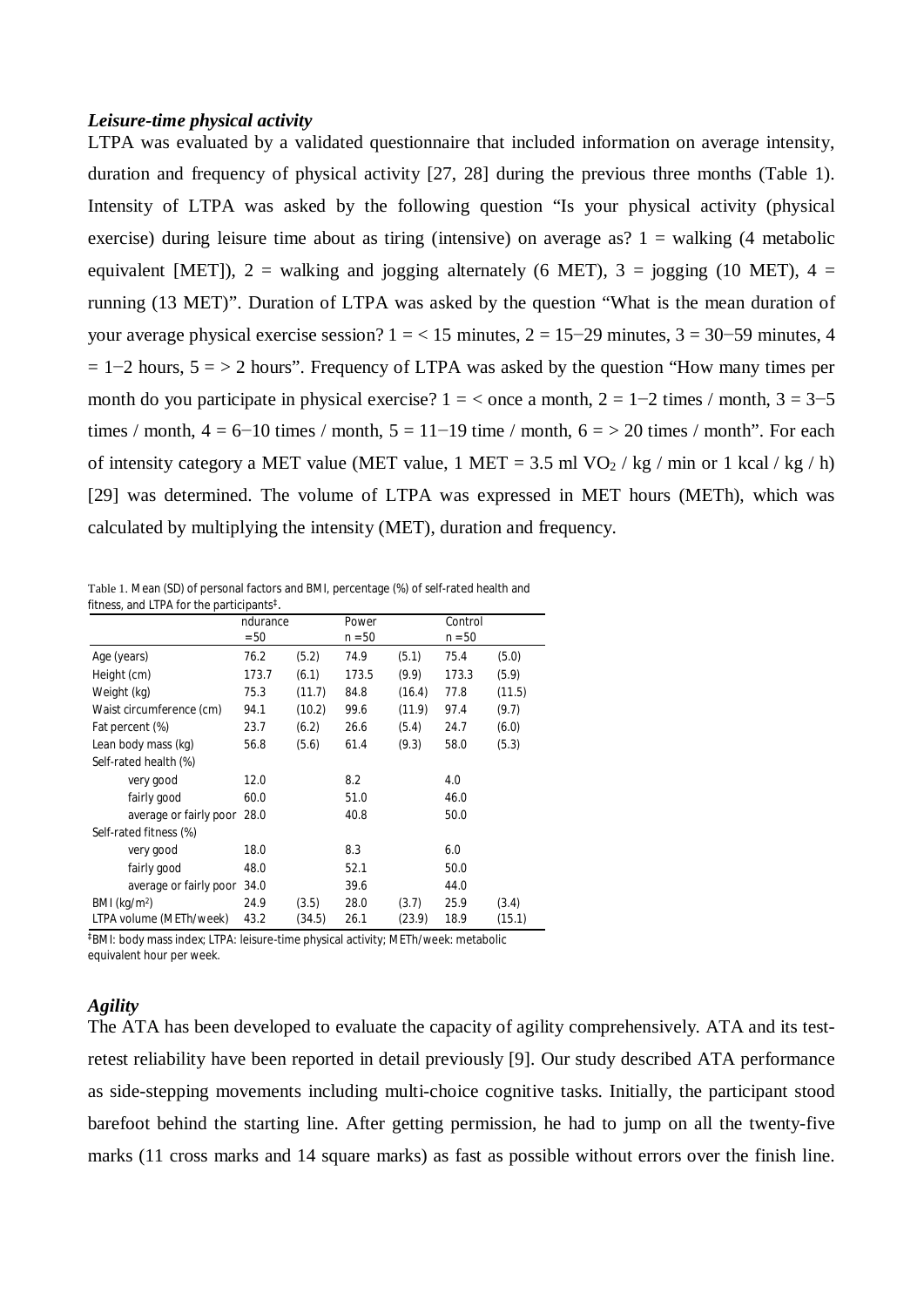The error was counted when the participant jumped with the wrong foot on the cross mark, or with one leg on the square, or the foot did not hit the mark. The fastest time (s) of three attempts was recorded.

The execution of ATA has been suggested to demand quick perception and decision making to choose target movement between 3 types of jumping on the marks while quickly processing visual, vestibular and sensomotoric information and connecting that with the neuromuscular system [9]. The essentials of ATA execution are speed and accuracy. The basis of our study is that errors should be taken into account when evaluating the execution in versatile ATA test. In our study, execution time has been increased by 1% per error based on our calculations (data not shown).

#### *Static balance*

In the balance test [30], the participants stood both in a tandem (one foot after the other) and in oneleg positions on firm and soft platforms in both positions with open eyes and closed eyes. He was asked to stand in each position for as long as possible but for a maximum of 20 s. The subtest, standing with one leg on firm platform with closed eyes, was selected in further analysis because it discriminated the study groups best  $(p = .049)$ ; data not shown). The execution time was recorded in seconds  $(s)$  [21].

#### *Walking speed*

Walking speed was measured over a distance of 6.1 meters [31] using a stopwatch. The participant was asked to walk the distance as fast as he could, starting from a standstill behind the starting line continuing at full speed over the finish line. He was allowed to use walking aids if he normally uses them when walking. We recorded number of steps and speed in meter per second (m/s) [21].

#### *Chair stand*

The chair stand test [32] was used for evaluating mobility. The participant was asked to sit down in a standard chair with no arm rests, with hands across their chest. He was asked to get up and sit down five times as quickly as possible, still without using his hands. Execution time was measured in seconds with one decimal using a stopwatch [21]. It was also recorded whether the participant was able to get up from the chair five times in a row with or without using his hands. The test-retest reliability of the 5-repetition sit-to-stand test has been reported as good to very good [33].

#### *Activities-specific Balance Confidence scale (ABC scale)*

The ABC scale [16] was used to measure a person's balance confidence and ability to perform daily activities without falling; this scale has been designed especially for evaluating older adults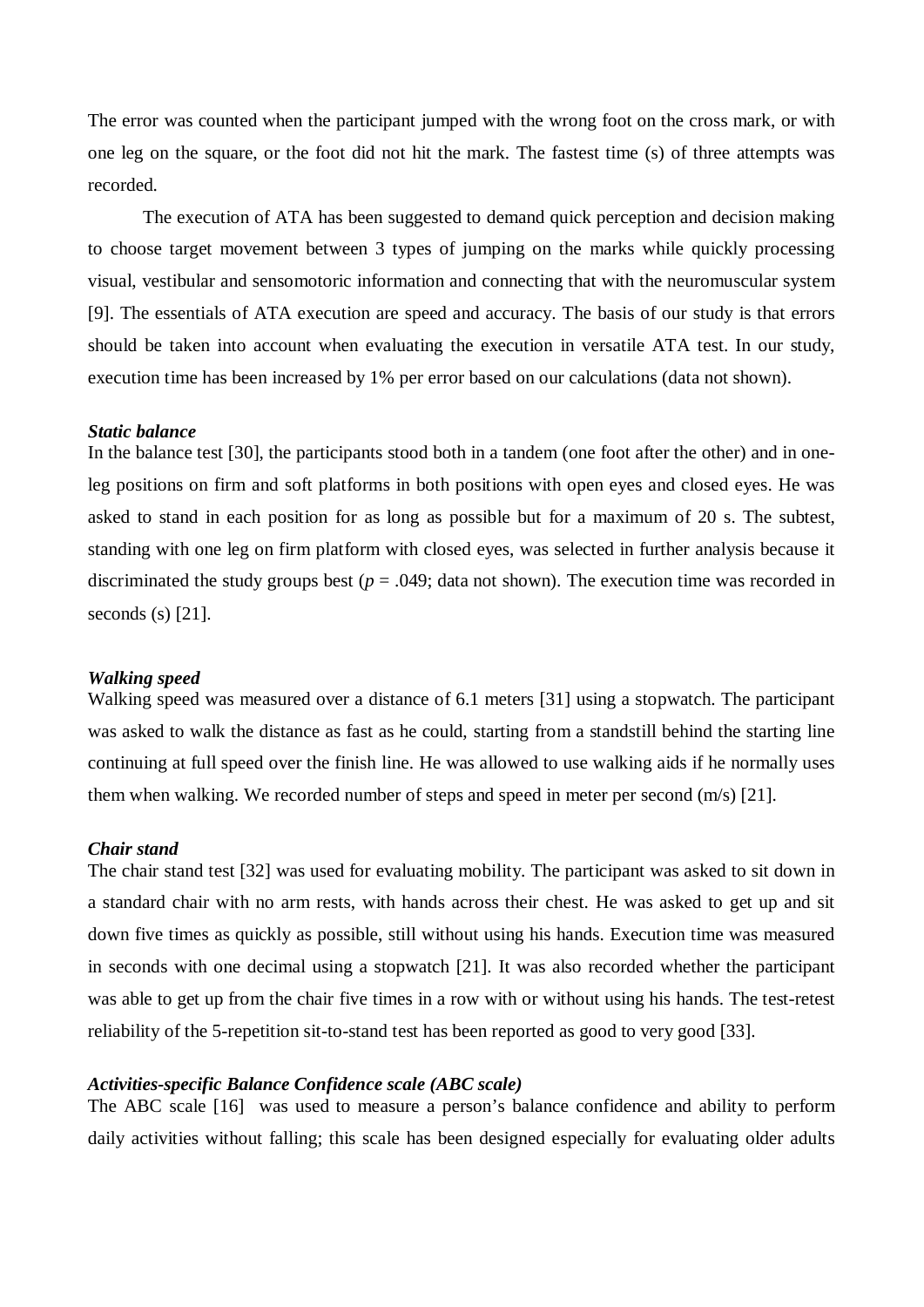[34]. The questionnaire contains 16 activities-specific items scored on a range from 0% to 100% (0 indicating no confidence and 100 indicating full confidence) [21].

#### *Power of lower extremities*

Countermovement jump (CMJ) was used to measure power of lower extremities using a contact mat (Newtest Powertimer®, Newtest Oy, Finland) [35, 36]. The participant was barefoot keeping his body in straight position with his hands on his pelvis. He was instructed to perform a quick countermovement with knees flexed to 90 degrees before jumping and to jump as high as possible. Participant had three attempts in CMJ, with 1*-*3 minutes rest between the attempts. The flight time (s) was transformed to centimetres (cm) as  $9.81 \times$  flight time<sup>2</sup>/8 [35]. The highest value of three jumps was used [21].

### *Hand grip strength*

Hand grip strength was measured with a dominant hand, elbow flexed at 110° angle, wrist in a neutral position, and the interphalangeal joint of the index finger at 90° angle against the handle [37]. The participant was instructed to grip the handle and keep on with maximal effort for 3−5 s (Good Strength, IGS01, Metitur Oy, Jyväskylä, Finland). Each participant had three attempts with the dominant hand separated by 30 s' rest. The highest value was used in the analysis [21]. Testretest correlation coefficient of more than 0.95 has been shown for hand grip strength in older people aged 65*-*85 years [38].

### *Statistical analyses*

Basic data is presented as means, standard deviations (SD), or percentages (%). Execution of ATA has expressed as means and standard deviations as well as means and 95% confidence intervals (CI) for differences  $(\Delta)$ . Between groups comparison of personal factors, strength, and mobility variables were performed with analysis of variance. Correlations between the agility and independent variables were expressed with Pearson's product moment correlation coefficients (*r*). The strength of the correlation coefficient was interpreted based on the definition by Hopkins [39], where 0−0.09 = trivial, 0.10−0.29 = small, 0.30−0.49 = moderate, 0.50−0.69 = large, 0.70−0.89 = very large, 0.90−0.99 = nearly perfect and 1 = perfect. The between-groups comparisons of correlation coefficients was analysed using a multiple regression analyses with correlation coefficients transformed with Fisher's z-method. In order to test whether the associations between agility and independent variables were similar between the three groups, the interaction term was applied in linear regression analysis by the independent variable. The multiple linear regression analyses were done using pooled data of the participants  $(n = 97)$  in order to compute variance in agility explained by personal factors and LTPA (Model 1), muscle strength (Model 2), or mobility (Model 3). All the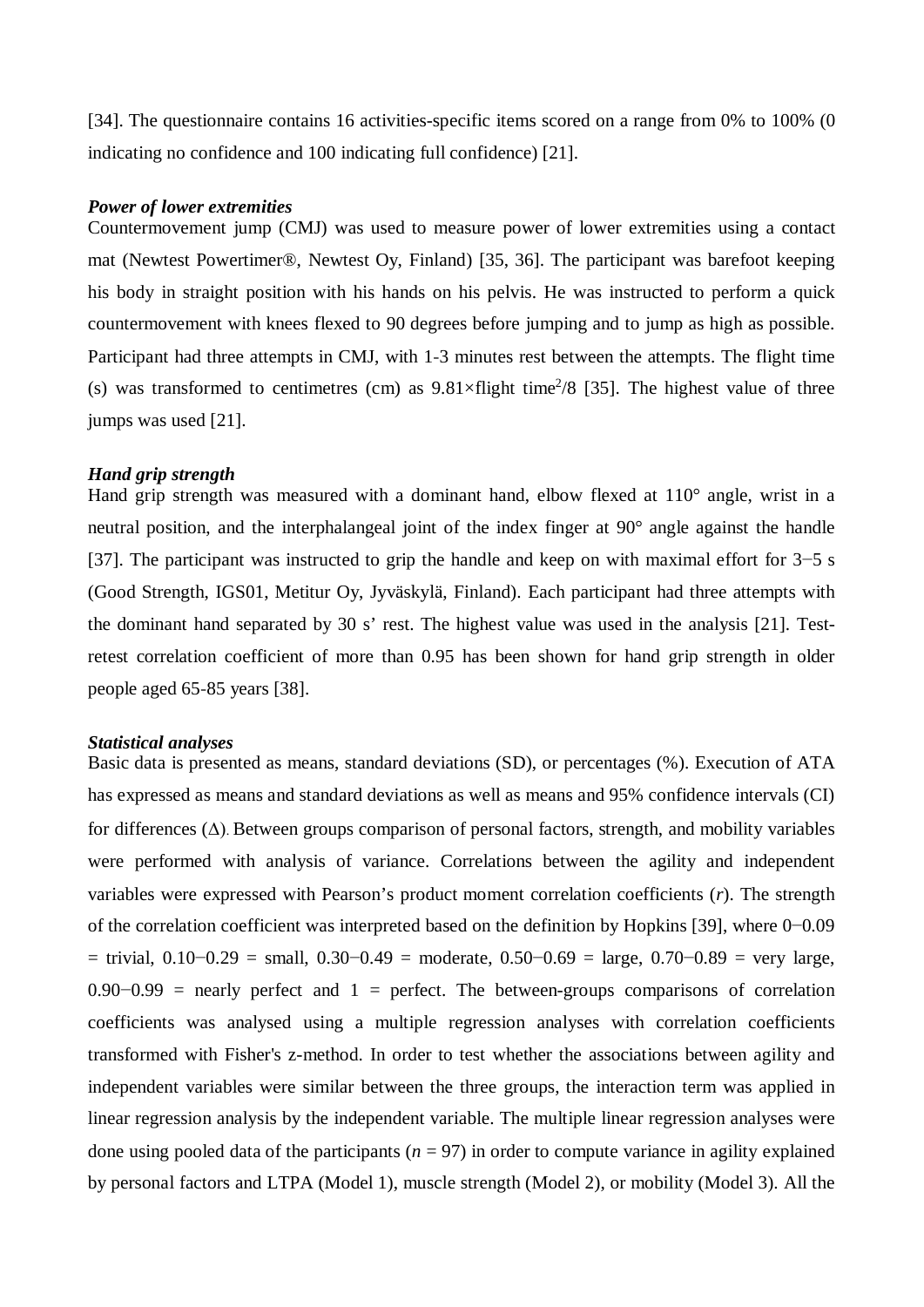statistically significant independent variables from the Models 1*-*3 were included in a combined model. All continuous independent variables were standardized before the analysis. Statistical analyses were carried out with the Stata/SE 13.1 and 14.2 (Stata corp., 4905 Lakeway Dr, College Station, TX 77845, USA). The level of statistical significance was set at  $p < .05$ .

# **Results**

Personal factors, BMI and LTPA of the participants are presented in Table 1. Power athletes had a higher BMI than endurance athletes or the controls. No significant difference was found between the groups for SRH or SRF. Endurance athletes reported higher volume of LTPA compared to the other groups. The descriptive data of mobility, muscle strength and power, and ABC scale and LTPA is presented by the groups in previous study [21]. Table 2 shows the results of ATA among groups of athletes and controls. We evaluated the feasibility of ATA by comparing participants who were able to execute ATA with those participants who were unable to execute it but were able to execute other mobility tests in the current study. Participants, who had not execution time of ATA, had significantly weaker results with larger standard deviations in mobility tests and in the ABC scale than participants who executed ATA (Table 3).

The correlation coefficients between ATA result and each predictor variable are shown in Table 4. Jumping height was significantly correlated with agility in all groups, whereas age was only with that in the control group. Moreover, agility was significantly correlated with hand grip strength in the power group and with ABC scale in the control group. When comparing the groups, no significant differences in correlation coefficients were found between ATA results, CMJ, hand grip strength, static balance, walking speed, chair stand, ABC scale, age, BMI, fat%, lean body mass, or LTPA (data not shown).

The associations between results of ATA and personal factors, BMI, muscle strength and power, and mobility were similar between the endurance, power and control groups (*p* for interaction  $> .07$ , data not shown). Therefore, all groups were pooled into multiple regression analyses. After entering z-scores of age, ABC scale, jumping height and SRH into the combined model, it explained 26.4% ( $p = .000002$ ) of the total variance in executed times of ATA. An increase of SD by one unit in the age was associated with an increase of 0.26 SD in agility (95% CI, 0.05: 0.47,  $p = .02$ ) while in jumping height it was associated with a decrease of  $-0.36$  SD in agility (95% CI,-0.56: -0.15, *p* = .001) (Table 5).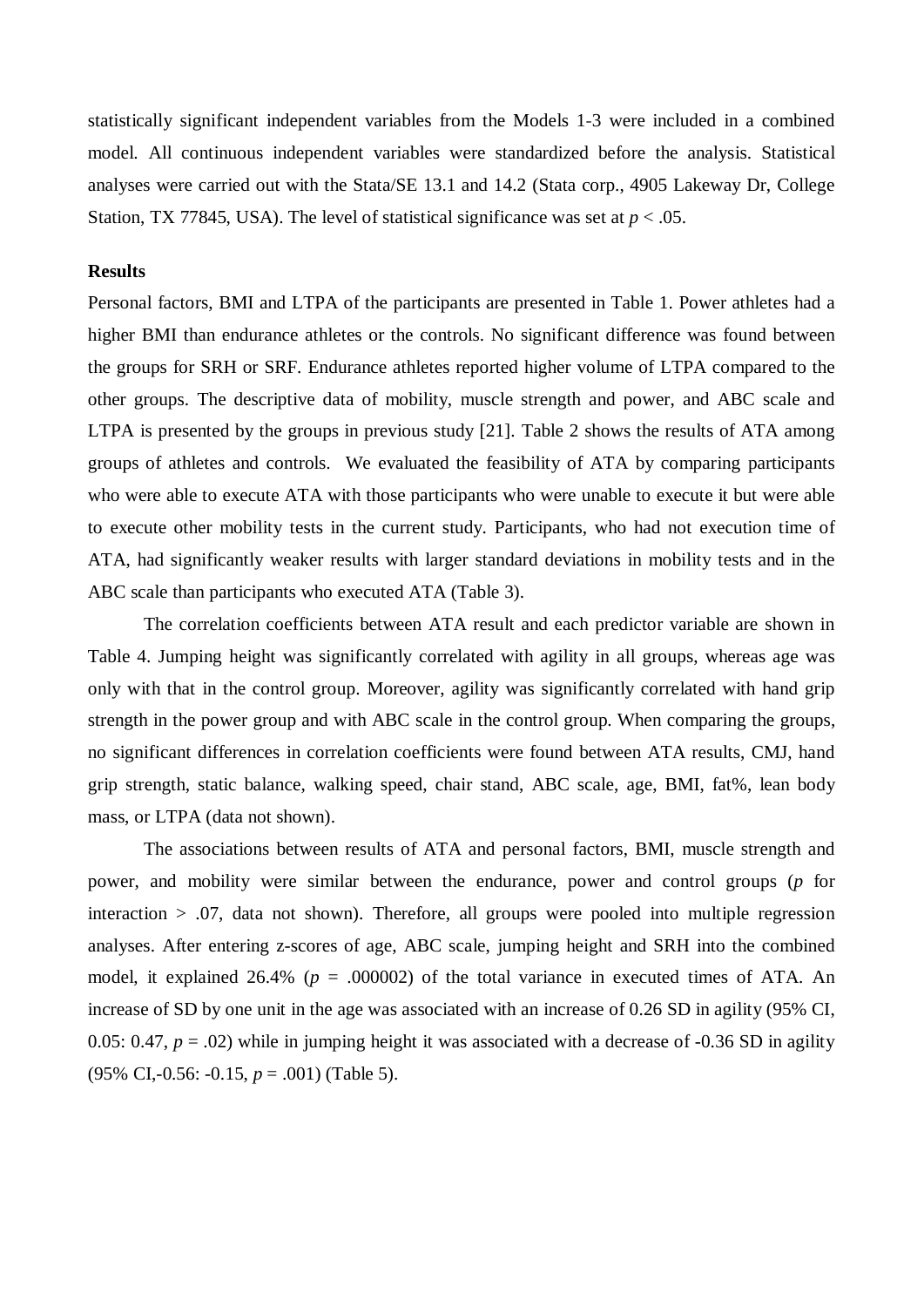Table 2. Agility in male former elite athletes and their matched controls‡ .

|             |    | Endurance   |    | Power             |    | Controls         | Endurance<br>VS      | Endurance<br>VS          | Power<br>VS      |
|-------------|----|-------------|----|-------------------|----|------------------|----------------------|--------------------------|------------------|
|             |    | $n = 50$    |    | $n = 50$          |    | $n = 50$         | Power                | Controls                 | Controls         |
|             |    | -SD<br>Mean |    | $\pm$ SD<br>Mean  | n, | $\pm$ SD<br>Mean | A Mean 95% CI        | 95% CI<br>$\Lambda$ Mean | 95% CI<br>A Mean |
| Agility (s) | 35 | 79          | 30 | $\pm$ 3.9<br>19.3 | 37 | 5.8              | $-6.6.1.2$<br>$-2.7$ | $-4.4.2.7$<br>$-0.9$     | $-3.6 -6.3 -0.8$ |

 $\frac{1}{4}$  Execution of agility has presented as means and standard deviations (SD) as well as means and 95% confidence intervals (CI) for differences ( $\Delta$ ).

Table 3. Mean (SD) and range of age, mobility tests and ABC scale among participants who were not able to execute ATA and among those who were able to execute that  $<sup>‡</sup>$ .</sup>  $\overline{\phantom{0}}$ 

|                    | n  | Participants not able<br>to execute ATA |                | n  | Participants able to<br>execute ATA |                |  |
|--------------------|----|-----------------------------------------|----------------|----|-------------------------------------|----------------|--|
| Age (years)        | 53 | 77.4 (6.0)                              | $66 - 91$      | 97 | 74.5(4.3)                           | $66 - 85$      |  |
| Chair Stand (s)    | 52 | 13.9(4.0)                               | $8.6 - 25.8$   | 97 | 11.5(2.5)                           | $7.4 - 20.6$   |  |
| Walking speed (s)  | 53 | 4.8(2.5)                                | $2.6 - 19.4$   | 97 | 3.5(0.6)                            | $2.3 - 5.2$    |  |
| Static balance (s) | 18 | 3.1(3.5)                                | $0.0 - 11.3$   | 95 | 4.9(3.2)                            | $0.0 - 20.0$   |  |
| ABC scale (%)      | 53 | 76.3(20.6)                              | $10.0 - 100.0$ | 97 | 89.1 (10.9)                         | $34.4 - 100.0$ |  |

‡ABC scale: Activities-specific Balance Confidence scale.

Table 4. Pearson's correlation coefficients between agility, muscle strength and power, mobility, ABC scale, personal factors, BMI and LTPA for the participants<sup>‡</sup>.

|                |              | Control                                      |      | Endurance    |                                                | Power |          |                                                |     |
|----------------|--------------|----------------------------------------------|------|--------------|------------------------------------------------|-------|----------|------------------------------------------------|-----|
|                | $\mathsf{r}$ | 95% CI                                       | p    | $\mathsf{r}$ | 95% CI                                         | р     | r        | 95% CI                                         | р   |
| <b>CMJ</b>     | $-0.404$     | $(-0.63 - 0.06)$                             | .02  | $-0.545$     | $(-0.73 - 0.23)$                               | .001  | $-0.427$ | $(-0.67)$<br>$- -0.04$                         | .02 |
| Hand grip      | 0.089        | (-0.25<br>(0.40)<br>$\overline{\phantom{a}}$ | .60  | $-0.314$     | $(-0.57)$<br>0.04)<br>$\sim$                   | .07   | $-0.403$ | (-0.65<br>$- -0.02$                            | .03 |
| Static balance | $-0.242$     | $(-0.52 - 0.11)$                             | .16  | $-0.240$     | $(-0.52 -$<br>0.12)                            | .17   | 0.304    | $(-0.08)$<br>0.59)<br>$\overline{\phantom{a}}$ | .10 |
| Walking speed  | $-0.076$     | $(-0.39)$<br>0.25)<br>$\sim$                 | .66  | $-0.023$     | $(-0.35)$<br>0.31)<br>$\sim$                   | .90   | $-0.333$ | $(-0.60)$<br>0.05)<br>$\overline{\phantom{a}}$ | .07 |
| Chair stand    | 0.030        | $(-0.30 - 0.35)$                             | .86  | $-0.079$     | $(-0.40 -$<br>0.27)                            | .65   | 0.229    | $(-0.16)$<br>0.53)<br>$\sim$                   | .22 |
| ABC scale      | $-0.352$     | $(-0.60)$<br>$-$ -0.01)                      | .03  | $-0.227$     | $(-0.51 -$<br>0.13)                            | .19   | $-0.277$ | $(-0.57)$<br>0.11)<br>$\overline{\phantom{a}}$ | .14 |
| Age            | 0.468        | $(0.14 - 0.67)$                              | .004 | 0.321        | $(-0.03 -$<br>0.58)                            | .06   | 0.368    | $(-0.02)$<br>0.63)<br>$\overline{\phantom{a}}$ | .05 |
| Height         | $-0.150$     | $(-0.45)$<br>$-0.19$                         | .38  | $-0.336$     | $(-0.59 -$<br>0.02)                            | .05   | $-0.298$ | $(-0.58)$<br>0.09<br>$\overline{\phantom{a}}$  | .11 |
| Weight         | 0.011        | $(-0.32 - 0.33)$                             | .95  | 0.139        | $(-0.21)$<br>(0.44)<br>$\sim$                  | .43   | $-0.195$ | $(-0.51)$<br>0.19<br>$\overline{\phantom{a}}$  | .30 |
| Fat%           | 0.075        | $(-0.26)$<br>(0.39)<br>$\sim$                | .67  | 0.250        | $(-0.11)$<br>(0.53)<br>$ \,$                   | .15   | 0.125    | $(-0.26)$<br>0.46)<br>$\overline{\phantom{a}}$ | .52 |
| Lean body mass | $-0.036$     | $(-0.35 - 0.29)$                             | .83  | $-0.058$     | $(-0.39 -$<br>0.29)                            | .75   | $-0.300$ | (-0.59<br>0.10)<br>$\equiv$                    | .11 |
| BMI            | 0.098        | $(-0.24 -$<br>0.40)                          | .57  | 0.305        | $(-0.05)$<br>0.57)<br>$\overline{\phantom{a}}$ | .06   | $-0.057$ | $(-0.41)$<br>0.31)<br>$\overline{\phantom{a}}$ | .77 |
| LTPA           | $-0.150$     | $(-0.45)$<br>0.20)<br>$\sim$                 | .39  | 0.068        | $(-0.28 -$<br>0.39)                            | .70   | $-0.093$ | (-0.44<br>0.29<br>$\equiv$                     | .63 |

‡CMJ: countermovement jump; ABC scale: Activities-specific Balance Confidence scale; BMI: body mass index; LTPA: leisure-time physical activity. Statistically significant *p*-values are in bold (*p* < .05).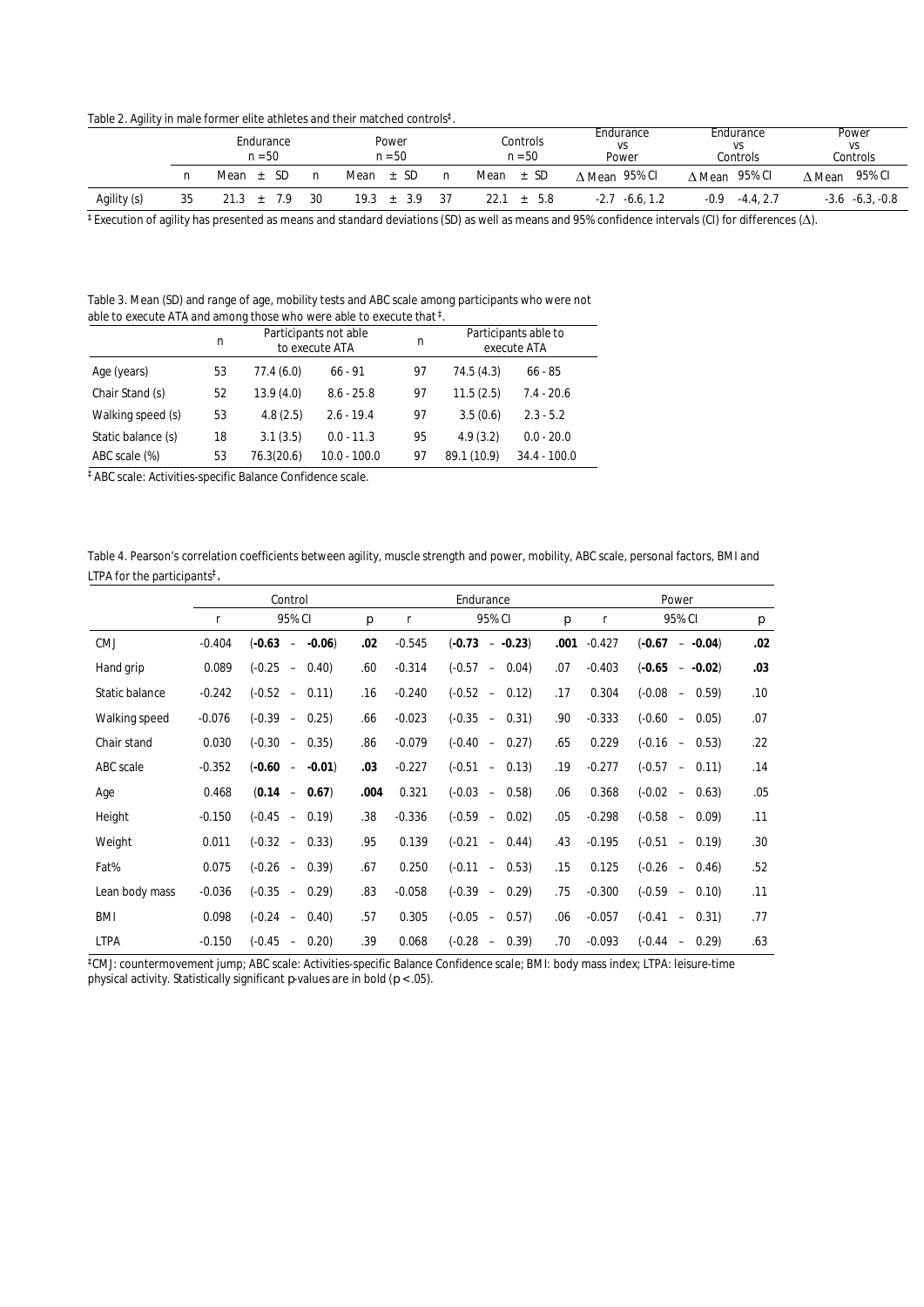Table 5. Multiple linear regression models showing potential determinants of agility in pooled participant group (n = 97)<sup> $\ddagger$ </sup>.

|                             | Beta     | (95% CI)            | р       | Adjusted $R^2$ |
|-----------------------------|----------|---------------------|---------|----------------|
| Model 1                     |          |                     | .0009   | 0.172          |
| <sup>†</sup> Age            | 0.396    | $(0.175 - 0.616)$   | .001    |                |
| <sup>†</sup> Height         | $-0.139$ | $(-0.342 - 0.064)$  | .18     |                |
| <sup>†</sup> BMI            | 0.182    | $(-0.011 - 0.374)$  | .06     |                |
| Self-rated health           | 0.439    | $(0.041 - 0.836)$   | .03     |                |
| Self-rated fitness          | $-0.102$ | $(-0.475 - 0.271)$  | .59     |                |
| <sup>†</sup> LTPA           | $-0.037$ | $(-0.232 - 0.157)$  | .70     |                |
| Model 2                     |          |                     | .00002  | 0.194          |
| <sup>†</sup> CMJ            | $-0.466$ | $(-0.678 - -0.255)$ | .00003  |                |
| <sup>†</sup> Hand grip      | $-0.050$ | $(-0.250 - 0.150)$  | .62     |                |
| Model 3                     |          |                     | .08     | 0.046          |
| <sup>†</sup> ABC scale      | $-0.335$ | $(-0.627 - 0.044)$  | .03     |                |
| <sup>†</sup> Static balance | $-0.067$ | $(-0.267 - 0.132)$  | .50     |                |
| <sup>†</sup> Chair stand    | $-0.012$ | $(-0.340 - 0.316)$  | .94     |                |
| <sup>†</sup> Walking speed  | $-0.165$ | $(-0.457 - 0.127)$  | .27     |                |
| Combined model              |          |                     | .000002 | 0.264          |
| <sup>†</sup> Aqe            | 0.259    | $(0.049 - 0.469)$   | .02     |                |
| <sup>†</sup> ABC scale      | $-0.161$ | $(-0.432 - 0.110)$  | .24     |                |
| <sup>†</sup> CMJ            | $-0.357$ | $(-0.560 - 0.154)$  | .001    |                |
| Self-rated health           | 0.249    | $(-0.044 - 0.542)$  | .10     |                |

‡BMI: body mass index; CI: confidence intervals; LTPA: leisure-time physical activity; CMJ: countermovement jump; ABC scale: Activities-specific Balance Confidence scale; †Continuous independent variables were standardized.

Statistically significant *p*-values are in bold (*p* < .05).

#### **Discussion**

To the best of our knowledge no previous study has determined the relationships between agility, personal factors, self-reported LTPA, power of lower extremities, hand grip strength, comprehensive tests of mobility and self-reported balance confidence (ABC scale) in a welldescribed sample of ageing former elite athletes and their controls. The main finding of the present study was that power of lower extremities and age were the main determinants of agility regardless of previous physical activity during three months or type of sports in the cohort of men aged 66*-*91 years. Overall, the strongest independent variables, i.e., jumping height, age, self-reported balance confidence and self-rated health were able to explain about one-quarter of the variance in capacity of agility. These findings suggested that the athletes' self-reported average physical activity or career of competitive training and racing, other personal factors or body functions did not appear to provide additional explanatory power on execution of agility among elderly men.

The moderate and robust relationship between agility and jumping height shows that the power of lower extremities appears to be an important part of the capacity of agility among the participants. Somewhat weaker associations compared to our study findings have been reported both among physically active older adults [2] and in young people engaged in team sports [10, 13, 40-42]. Correlation coefficients of equal value with our results have been shown by Alemdaroğlu [43]. It is challenging to compare our results on the relationship between agility and power of lower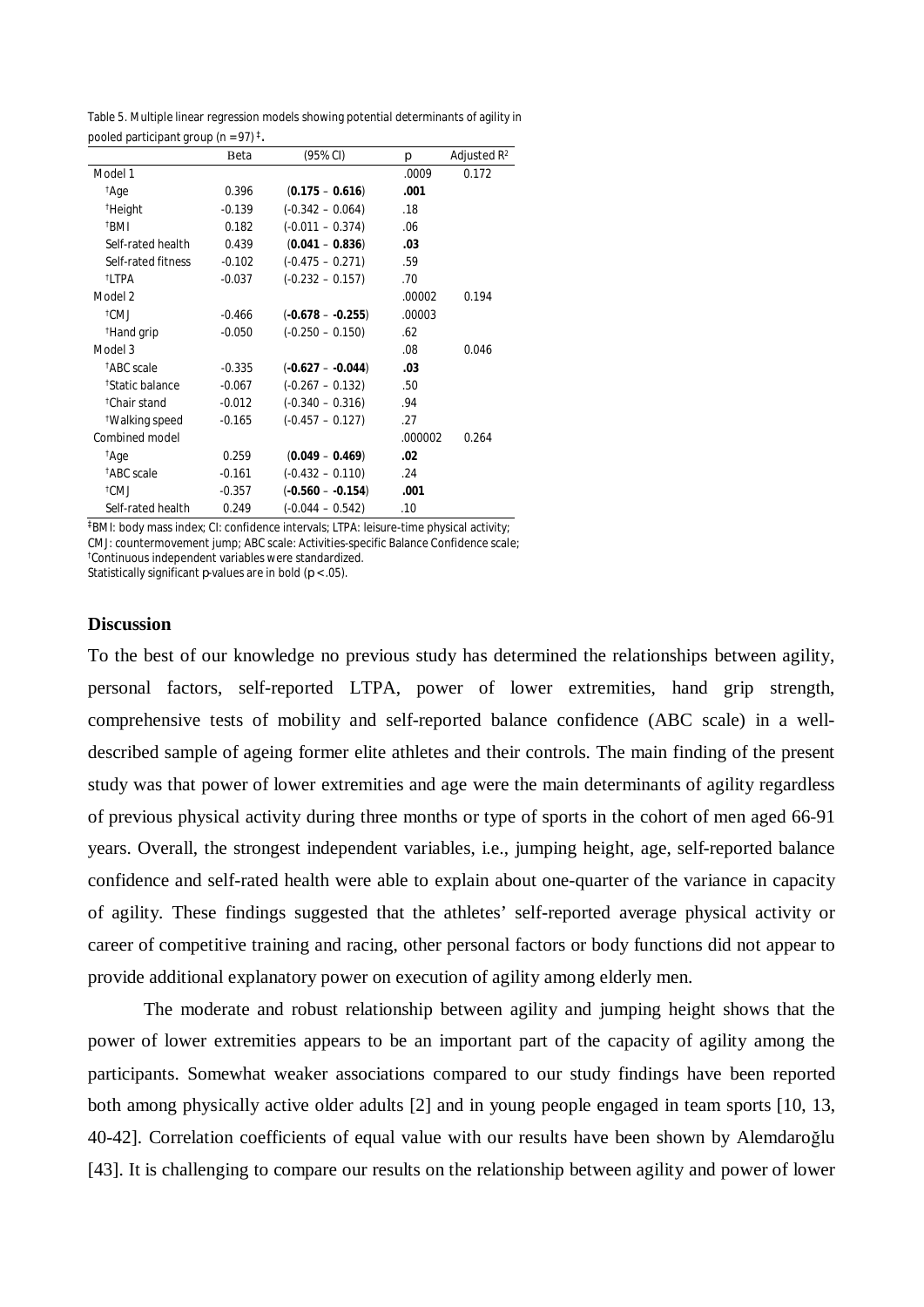extremities with corresponding results because of various types of agility tests and the varying participant characteristics. Our findings may partly be explained by the nature of the *ATA* test because the test includes quick jumps both on one foot and on two feet. That demands good interplay between perception, decision making, power of lower extremities and balance.

The multiple linear regression analyses showed that countermovement jump was a significant contributor in execution of agility among elderly men. As expected, this finding is in line with our earlier *ATA* results found in physically inactive or active adult people [17], who were 30 years younger than the men in the present study. *CMJ* has shown to be the most reliable test for the evaluation of lower extremities power among athletes in different age groups [36]; and it has shown to be appropriate test also for older adults [1]. From a clinical point of view, these results, both in younger and in older persons, show that the power of lower extremities plays an important role in maintaining or enhancing agility. Ageing people will have benefits by means of training the capacity of agility using explosive movements e.g., ball games or plyometric exercises [44]. The response to such exercises depends also on genetic qualities of the persons [45]. Furthermore among elderly people, muscle power of lower extremities showed stronger associations with performance in everyday activities than with static muscle strength of lower extremities [46].

Predictably, age was a significant determinant of agility even within the age-range studied. Longer execution time of *ATA* was associated with older age and with poorer self-rated health in our study. We suggest that the influence of age on agility could be seen as a result of decline in the physical and cognitive functioning which generally affects the capacity of agility in the ageing process. First, age-related changes include reduced amount of synaptic inputs [47], a loss of motor units, less stable neuromuscular junction, and smaller skeletal muscle fibres which together impair physical functioning in older adults [45]. It has been shown that the decline in muscle strength (dynapenia) is much more rapid than the loss of muscle mass (sarcopenia) [48]. It has been suggested that muscle weakness associates with impairments in central (neural) activation as reductions in the intrinsic force-generating capacity of skeletal muscle in older adults [49]. We suggest that physical activity has delayed the negative effects of the ageing process on muscular strength and on motor control among our study participants in their later life. Several studies have confirmed the benefits of physical activity in older adults such as improvements in motor control, neuromuscular function and functional capacity [50, 51]. Second, reduced grey matter thickness in the cortex has been found to associate with impaired motor function during motor tasks reducing accuracy of movement among older adults [52]. Third, Clouston et al. [53] have shown that change in cognitive functions during ageing was strongly correlated with change in movement speed of lower extremities. Moreover, it has been found that ageing results in worse capacity of agility [4].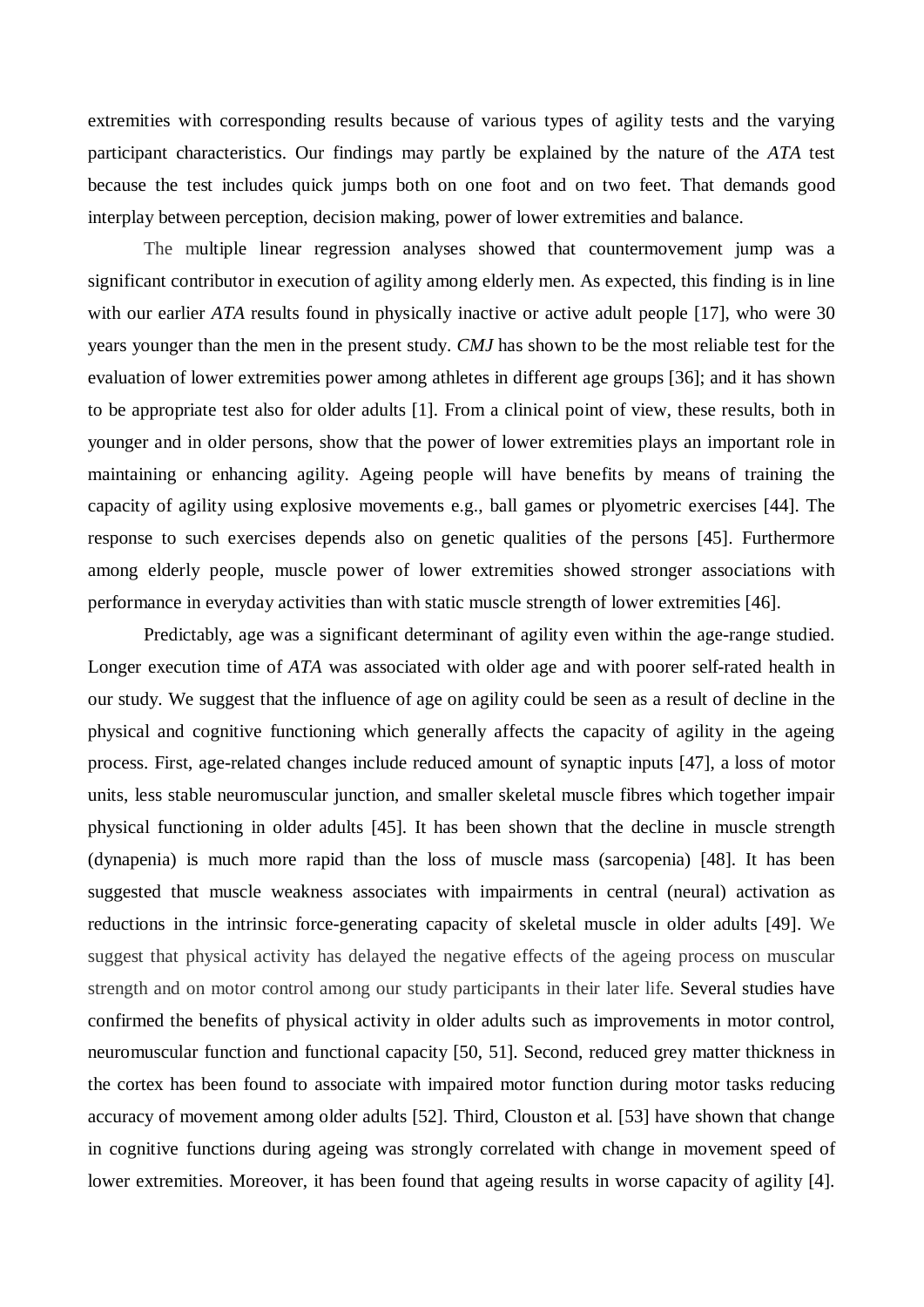Based upon the above justifications, the progressive generalized decline of physical and psychological functioning goes on when people become older.

The *ATA* test differs from other mobility tests due to following reasons: the execution of *ATA* requires e.g. quick processing of visual information, anticipatory and accurate movements, as well as correct and precise type of foot placement [9]. The reference value is 12.6 s in the *Chair Stand* test for elderly aged 70–79 years [54]. Among our participants, the average value was 11.5 s for those who were able to execute *ATA* and 13.9 s for those who were not able to execute *ATA* (Table 3.). The *Chair Stand* test evaluates the ability to rise from a chair and sit back down, as well strength and power of lower extremities. The average execution time was also shorter in the walking speed test for participants (3.5 s) who executed *ATA* than for those (4.8 s) who were not able to do that (Table 3.). All participants, who were not able to execute *ATA*, were able to execute the other mobility tests. For these above mentioned reasons, no significant associations were found between *ATA* and other tests of mobility. Evidence exists that capacity of agility is more likely to be influenced also by cognitive functions rather than by strength functions alone both in male and female team sport athletes [10, 12]. In a sport-specific context, cognitive functions in agility imply to react quickly and accurately in response to external stimuli [11, 12]. In the test track of *ATA*, red cross marks and yellow squares act as external stimuli. However, previous findings are indicative of young team sport athletes but they are not directly proportional to former elite athletes and their matched controls.

The *Timed UP-and-Go* (TUG) test has been developed for the evaluation of mobility and balance among frail elderly persons [55] even though *TUG* has also been used measuring agility. The *TUG* test is not directly comparable with the *ATA*. In both tests is question about speed, but duration and the need for changes in direction and rhythm of movement and accelerations in *ATA*, demand explosive power and so more fast-twitch muscle fibers. Physiological demands are different. Also the *Figure-of-eight* (FIG8) has been used measuring agility but that has been classified into *Changes of Direction and Speed* tests (CODS) since that lacks e.g. cognitive functions [11]. These tests like Chair Stand, *FIG8* or *TUG* are not multidimensional enough to evaluate the capacity of agility among middle-aged or older people.

In our study, we had a possibility to evaluate determinants of agility in a unique dataset consisting of former elite athletes and controls in their senior years. More studies on these potential physiological or psychological mechanisms for capacity of agility are clearly required among older people because agility has been shown to be one of the basic body functions required to execute independently and safely activities of daily living in elderly people [6, 7, 56]. This finding supports our result that agility associates with self-rated balance confidence to perform daily activities in our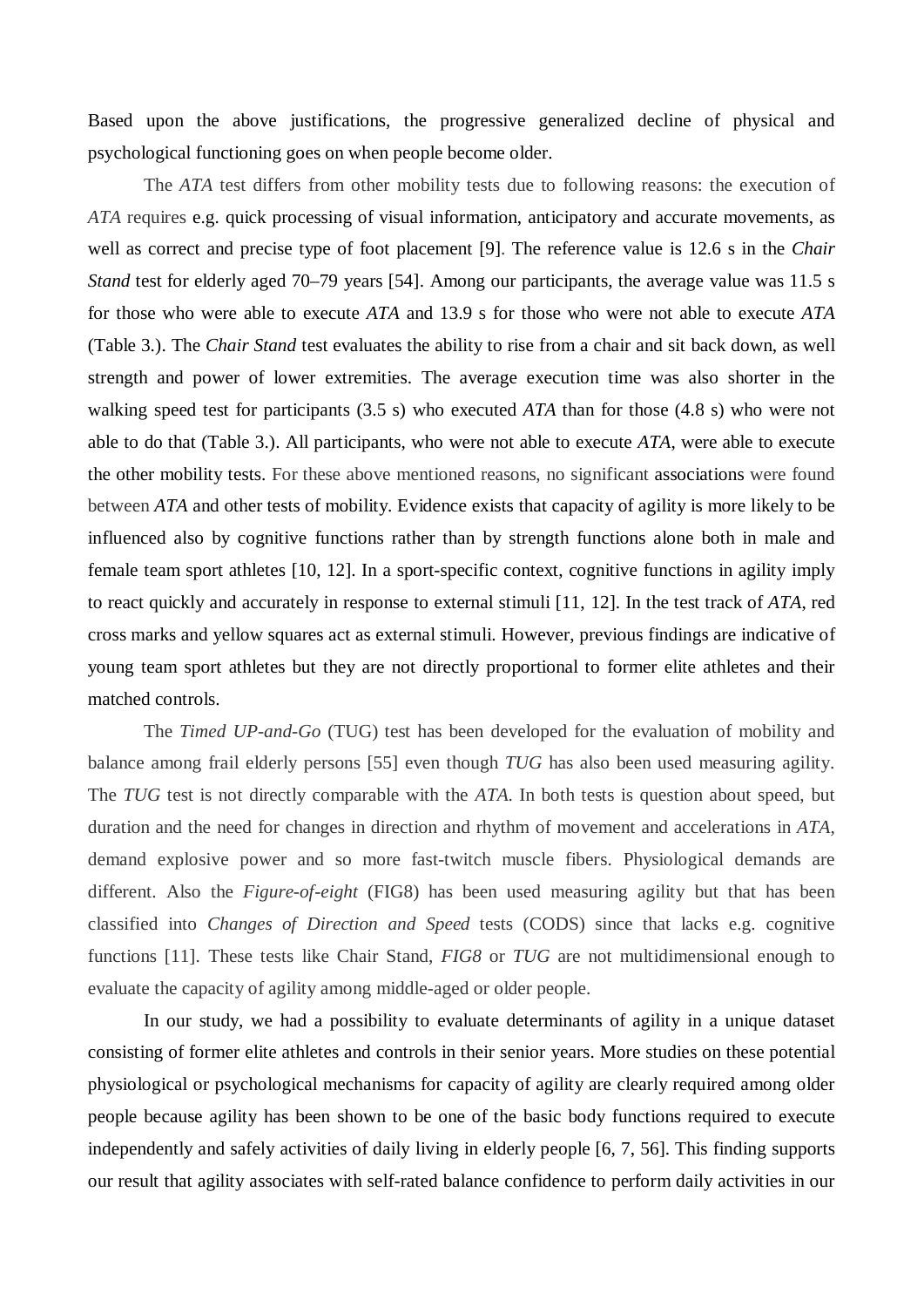study. The good capacity of agility can be transferred to the activities of the real life environment in the following way: The before mentioned body functions, e.g. perceptual functions, muscle power or gait pattern, constitute capacity for activities (Figure 2.), which are needed e.g., for walking on a congested street, moving around in a crowded shopping centre, or going by bus without losing balance. Also walking down or upstairs and walking at home without colliding with furniture require people to change their pattern of movement according to task and environment. Patla et al. [57] have also reported that a person modifies ongoing movements by processing available visual, vestibular and somatosensory information (as in execution of agility) to avoid obstacles on the ground. These facts give justifiable significance also for the capacity of agility as a part of daily living for example to avoid falls and stumbles among people of all ages.

Some limitations need to be taken into account when interpreting our findings. The conversion of information from Leisure Time Physical Activities (LTPA) used in this study overestimates MET values in this kind of older population. We did not have also information on the LTPA profiles and details of the participants in their later life, which limit the interpretation of the results of the current study. Unfortunately, our study did not include former elite athletes of ball games because it has been shown that training with a ball or ball games can be positively associated with body functions as agility and static balance in physically active women and men [58]. These findings show that sports, e.g. power sports, which do not demand anticipation or decision making functions, do not develop capacity of agility to same extent as e.g. ball games. The diseases (osteoarthritis of knee or hip joints, poor vision and neurological disorders) reduced the number of successful agility, jumping and static balance executions more than executions of the other physical tests among participants. Therefore, the study sample was small. On the other hand, failure to execute ATA due to the abovementioned conditions provides information on capacity of functions needed to execute ATA successfully. Other selective factors may influence our findings as differences might exist in genetic and biological characteristics regulating the aging process. However, because the relationships between agility, and personal factors, BMI, LTPA, muscle strength and power, mobility and ABC scale were relatively similar between the aged former athletes and controls, selection bias seems to be less probable. The design of this study was structured to minimize most sources of measurement error arising from the environment or measurer. Regretfully, we did not have possibility to evaluate the reproducibility of the scores when a scale is applied by different rater (inter-rater). Participants were elderly and most of them lived far away from the research laboratory. For this reason, there was no possibility to increase the number of test sessions. In an attempt to control the known risks of errors e.g., standardized instructions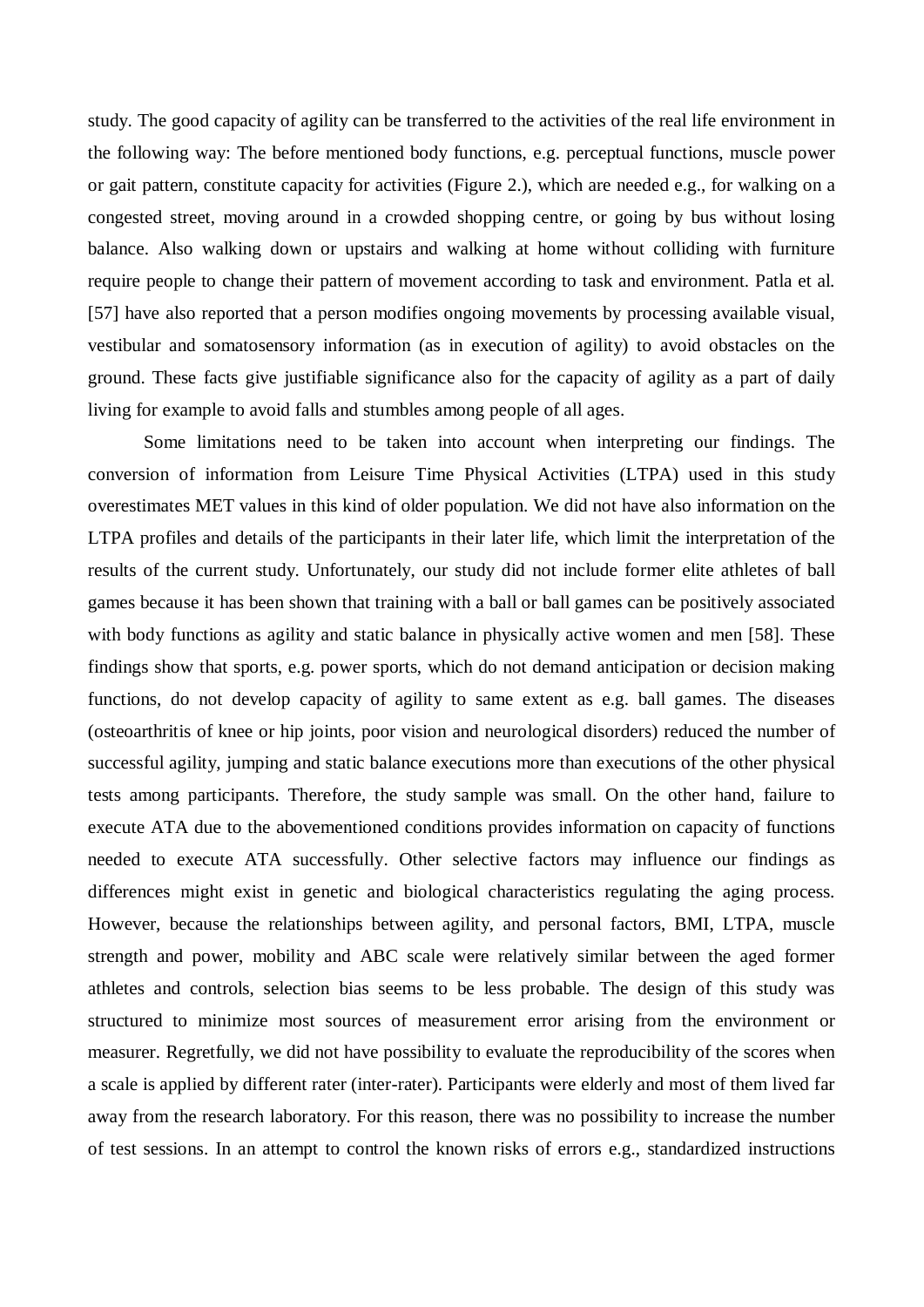were used and the same experienced physiotherapist, who was blinded to the athletic history of the participants, carried out all measurements.

The oldest man who executed the *ATA* test successfully was 85 years old. They, who were able to execute *ATA*, broke a reference value (12.6 s) by 1.1 s in *Chair Stand* test. The diseases of lower extremities, neurological disorders and poor vision reduced successful executions of *ATA*. Despite these physical disorders, the participants were able to execute other mobility tests successfully except *Static balance* test. *Chair Stand* and *Walking speed* suited for evaluating the physical functioning of the frail elderly. *ATA* is more sensitive to reveal the physical disorder of participant than the above mentioned tests. According to our data, *ATA* could be used among relatively healthy men up to 80 years of age.

# **Conclusions**

To conclude, power of lower extremities and age were the main determinants on the Agility Test for Adults in a cohort of men aged 66*-*91years.

## **Acknowledgements**

The authors would like to thank the former elite athletes and their controls for volunteering as participants in our study.

#### **Disclosure statement**

The authors have nothing to declare for any conflicting interest or and financial disclosure.

### **Funding**

This Finnish cohort study was funded by the Academy of Finland, the Ministry of Education and Culture, the Juho Vainio Foundation, the Finnish Heart Research Foundation, Paavo Nurmi Foundation, the Finnish Cultural Foundation, and by a grant from Medical Society of Finland, Finska Läkaresällskapet and Folkhälsan Research Centre, Finland.

### **References**

1. Granacher U, Muehlbauer T, Gruber M. A qualitative review of balance and strength performance in healthy older adults: impact for testing and training. J Aging Res. 2012; 2012:1.

2. Muehlbauer T, Besemer C, Wehrle A, Gollhofer A, Granacher U. Relationship between Strength, Power and Balance Performance in Seniors. Gerontology. 2012; 58:504–512.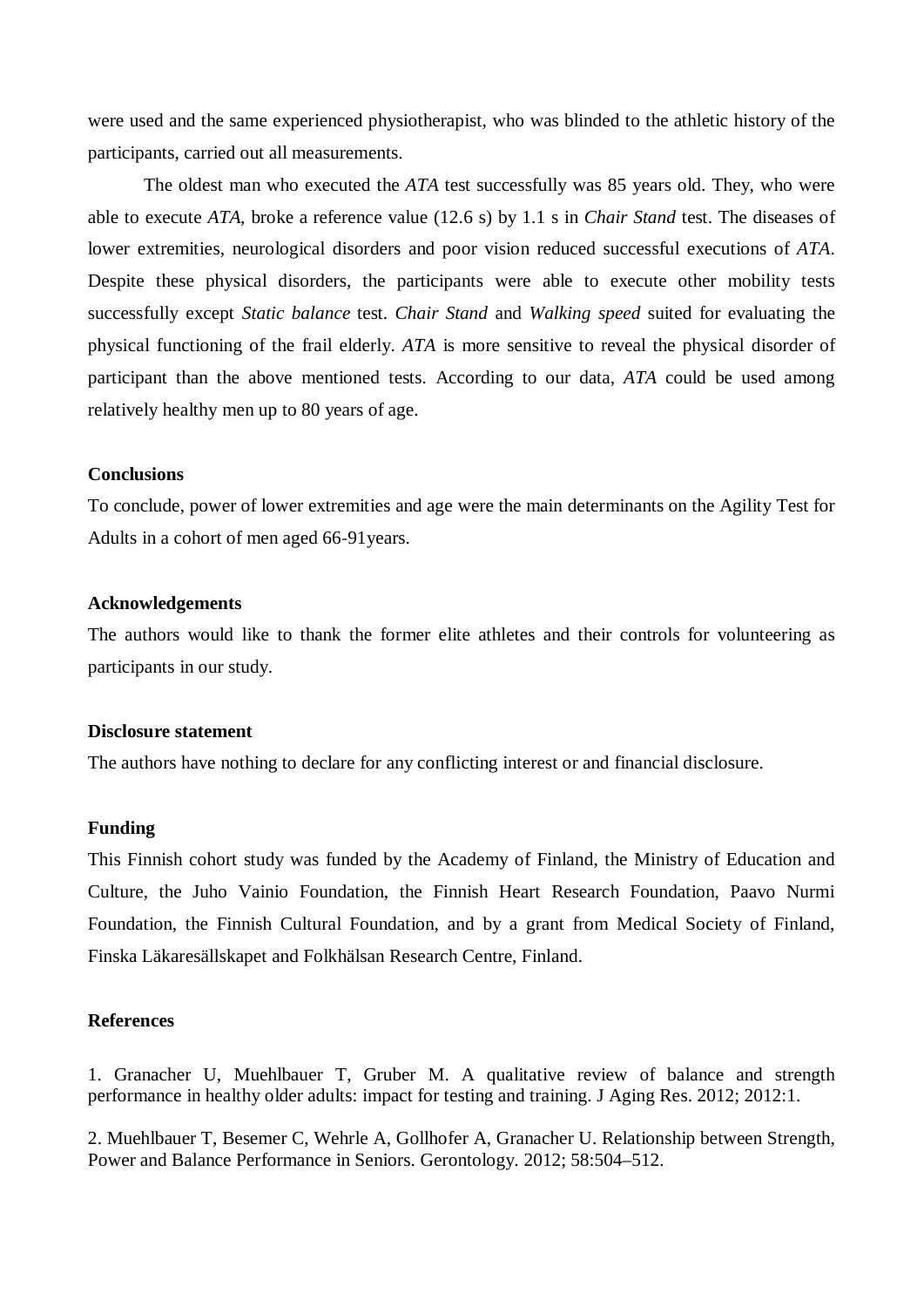3. Donat Tuna H, Ozcan Edeer A, Malkoc M, Aksakoglu G. Effect of age and physical activity level on functional fitness in older adults. Eur Rev Aging Phys Act. 2009; 6:99–106.

4. Milanović Z, Pantelić S, Trajković N, Sporiš G, Kostić R, James N. Age-related decrease in physical activity and functional fitness among elderly men and women. Clin Interv Aging. 2013; 8:549–556.

5. Wang D, Zhang J, Sun Y, Zhu W, Tian S, Liu Y. Evaluating the fall risk among elderly population by choice step reaction test. Clin Interv Aging. 2016; 11:1075–1082.

6. Aoyama M, Suzuki Y, Onishi J, Kuzuya M. Physical and functional factors in activities of daily living that predict falls in community-dwelling older women. Geriatr Gerontol Int. 2011; 11:348– 357.

7. Chang JT, Morton SC, Rubenstein LZ, Mojica WA, Maglione M, Suttorp MJ et al. Interventions for the prevention of falls in older adults: systematic review and meta-analysis of randomised clinical trials. BMJ. 2004; 328:680.

8. Riebe D, Blissmer BJ, Greaney ML, Garber CE, Lees FD, Clark PG. The relationship between obesity, physical activity, and physical function in older adults. J Aging Health. 2009; 21:1159– 1178.

9. Manderoos SA, Vaara ME, Mäki PJ, Mälkiä EA, Aunola SK, Karppi SL. A New Agility Test for Adults: Its Test-Retest Reliability and Minimal Detectable Change in Untrained Women and Men Aged 28–55. J Strength Cond Res. 2016; 30:2226–2234.

10. Henry GJ, Dawson B, Lay BS, Young WB. Relationships Between Reactive Agility Movement Time and Unilateral Vertical, Horizontal, and Lateral Jumps. J Strength Cond Res. 2016; 30:2514– 2521.

11. Young WB, Dawson B, Henry GJ. Agility and Change-of-Direction Speed are Independent Skills: Implications for Training for Agility in Invasion Sports. Int J Sports Sci Coaching. 2015; 10:159–169.

12. Čoh M, Vodičar J, Žvan M, Šimenko J, Stodolka J, Rauter S, Maćkala K. Are Change-of-Direction Speed and Reactive Agility Independent Skills Even When Using the Same Movement Pattern? J Strength Cond Res. 2018; 32:1929–1936.

13. Young WB, Miller IR, Talpey SW. Physical qualities predict change-of-direction speed but not defensive agility in Australian rules football. J Strength Cond Res. 2015; 29:206–212.

14. Sekulic D, Spasic M, Mirkov D, Cavar M, Sattler T. Gender-specific influences of balance, speed, and power on agility performance. J Strength Cond Res. 2013; 27:802–811.

15. Liefeith A, Kiely J, Collins D, Richards J. Back to the Future - in support of a renewed emphasis on generic agility training within sports-specific developmental pathways. J Sports Sci. 2018; 36:2250–2255.

16. Powell LE, Myers AM. The Activities-specific Balance Confidence (ABC) Scale. J Gerontol A Biol Sci Med Sci. 1995; 50A:M28–M34.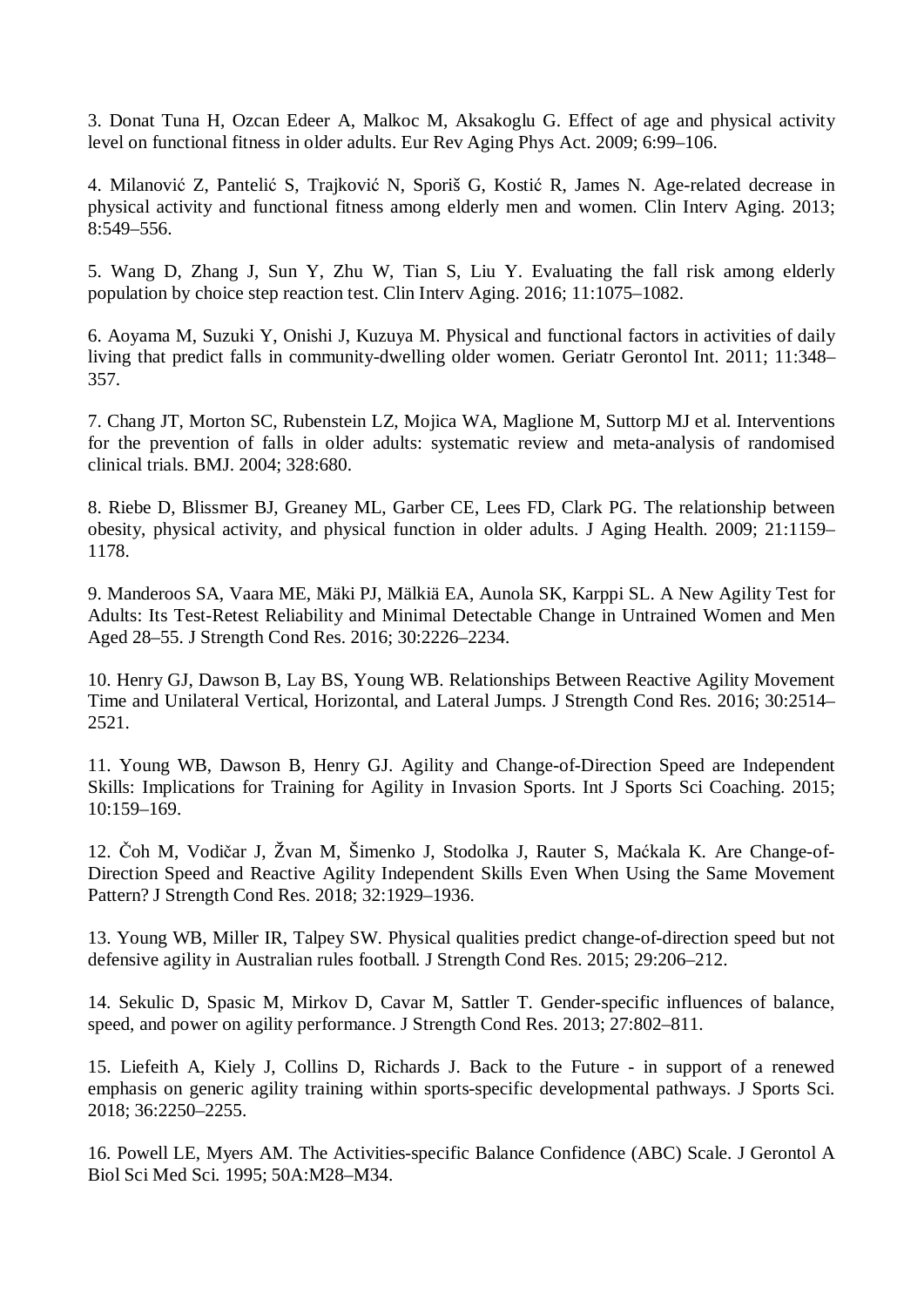17. Manderoos S, Vaara M, Karppi SL, Aunola S, Puukka P, Surakka J, Mälkiä E. Power of lower extremities is most important determinant of agility among physically inactive or active adult people. Physiother Res Int. 2018; 23:e1716.

18. Negra Y, Chaabene H, Hammami M, Amara S, Sammoud S, Mkaouer B, Hachana Y. Agility in Young Athletes: Is It a Different Ability From Speed and Power? J Strength Cond Res. 2017; 31:727–735.

19. Teimoori A, Raisi M, Abodarda Z, Ghorbanlo Z, Ghojebeigloo A. Effects of aging on muscle velocity, balance, and agility in healthy Iranian females. Ann Biol Res. 2012; 3:2096–2099.

20. Sarna S, Sahi T, Koskenvuo M, Kaprio J. Increased life expectancy of world class male athletes. Med Sci Sports Exerc. 1993; 25:237–244.

21. Manderoos S, Wasenius N, Laine MK, Kujala UM, Mälkiä E, Kaprio J et al. Mobility and muscle strength in male former elite endurance and power athletes aged 66–91 years. Scand J Med Sci Sports. 2017; 27:1283–1291.

22. Bergstralh EJ, Kosanke JL, Jacobsen SJ. Software for optimal matching in observational studies. Epidemiology. 1996; 7:331–332.

23. Kujala UM, Kaprio J, Taimela S, Sarna S. Prevalence of diabetes, hypertension, and ischemic heart disease in former elite athletes. Met Clin Exp. 1994; 43:1255–1260.

24. Jette AM. Toward a common language for function, disability, and health. Phys Ther. 2006; 86:726–734.

25. WHO. International Classification of Functioning, Disability, and Health (ICF). Geneva, Switzerland: World Health Organization (WHO); 2001.

26. Lundberg O, Manderbacka K. Assessing reliability of a measure of self-rated health. Scand J Soc Med. 1996; 24:218–224.

27. Kujala UM, Kaprio J, Sarna S, Koskenvuo M. Relationship of leisure-time physical activity and mortality: the Finnish twin cohort. JAMA. 1998; 279:440–444.

28. Waller K, Kaprio J, Kujala UM. Associations between long-term physical activity, waist circumference and weight gain: a 30-year longitudinal twin study. Int J Obes (Lond). 2008; 32:353– 361.

29. Howley ET. Errors in MET estimates of physical activities using 3.5 ml.kg(-)(1).min(-)(1) as the baseline oxygen consumption. J Phys Act Health. 2011; 8:141-142.

30. Näyhä S, Rintamäki H, Donaldson G, Hassi J, Jousilahti P, Laatikainen T et al. Heat-related thermal sensation, comfort and symptoms in a northern population: the National FINRISK 2007 study. Eur J Public Health. 2014; 24:620–626.

31. Fiatarone MA, O'Neill EF, Ryan ND, Clements KM, Solares GR, Nelson ME et al. Exercise training and nutritional supplementation for physical frailty in very elderly people. N Engl J Med. 1994; 330:1769–1775.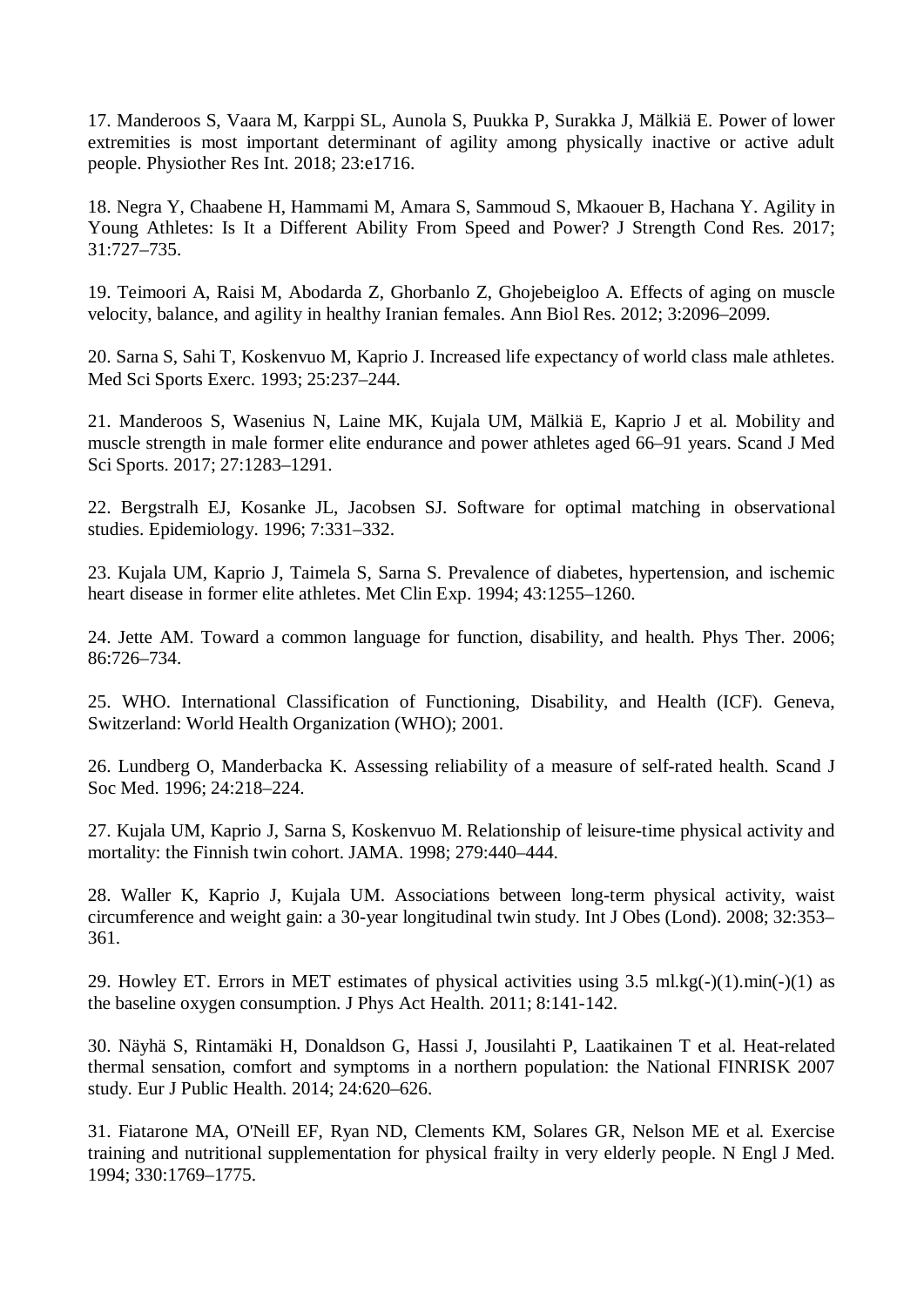32. Guralnik JM, Simonsick EM, Ferrucci L, Glynn RJ, Berkman LF, Blazer DG et al. A short physical performance battery assessing lower extremity function: association with self-reported disability and prediction of mortality and nursing home admission. J Gerontol. 1994; 49:M85–M94.

33. Bohannon RW. Test-retest reliability of the five-repetition sit-to-stand test: a systematic review of the literature involving adults. J Strength Cond Res. 2011; 25:3205–3207.

34. Huang TT, Wang WS. Comparison of three established measures of fear of falling in community-dwelling older adults: psychometric testing. Int J Nurs Stud. 2009; 46:1313–1319.

35. Bosco C, Luhtanen P, Komi PV. A simple method for measurement of mechanical power in jumping. Eur J Appl Physiol Occup Physiol. 1983; 50:273–282.

36. Rodriguez-Rosell D, Mora-Custodio R, Franco-Marquez F, Yanez-Garcia JM, Gonzalez-Badillo JJ. Traditional vs. Sport-Specific Vertical Jump Tests: Reliability, Validity, and Relationship With the Legs Strength and Sprint Performance in Adult and Teen Soccer and Basketball Players. J Strength Cond Res. 2017; 31:196–206.

37. Viitasalo JT, Era P, Leskinen AL, Heikkinen E. Muscular strength profiles and anthopometry in random samples of men aged 31–35, 51–55 and 71–75 years. Ergonomics. 1985; 28:1563–1574.

38. Bohannon RW, Schaubert KL. Test-retest reliability of grip-strength measures obtained over a 12-week interval from community-dwelling elders. J Hand Ther. 2005; 18:426–427; quiz 428.

39. Hopkins W. A new view of statistics. 2013. Available at: http:// www.sportsci.org/resource/stats/index.html. Assessed November 1, 2013.

40. Spiteri T, Nimphius S, Hart NH, Specos C, Sheppard JM, Newton RU. Contribution of strength characteristics to change of direction and agility performance in female basketball athletes. J Strength Cond Res. 2014; 28:2415–2423.

41. Young WB, James R, Montgomery I. Is muscle power related to running speed with changes of direction? J Sports Med Phys Fitness. 2002; 42:282–288.

42. Marcovic G. Poor relationship between strength and power qualities and agility performance. J Sports Med Phys Fitness. 2007; 47:276–283.

43. Alemdaroğlu U. The relationship between muscle strength, anaerobic performance, agility, sprint ability and vertical jump performance in professional basketball players. J Hum Kinet. 2012; 31:149–158.

44. Vetrovsky T, Steffl M, Stastny P, Tufano JJ. The Efficacy and Safety of Lower-Limb Plyometric Training in Older Adults: a systematic review. Sports Med. 2019; 49:113–131.

45. Hunter SK, Pereira HM, Keenan KG. The aging neuromuscular system and motor performance. J Appl Physiol (1985). 2016; 121:982–995.

46. Bean JF, Kiely DK, Herman S, Leveille SG, Mizer K, Frontera WR, Fielding RA. The relationship between leg power and physical performance in mobility-limited older people. J Am Geriatr Soc. 2002; 50:461–467.